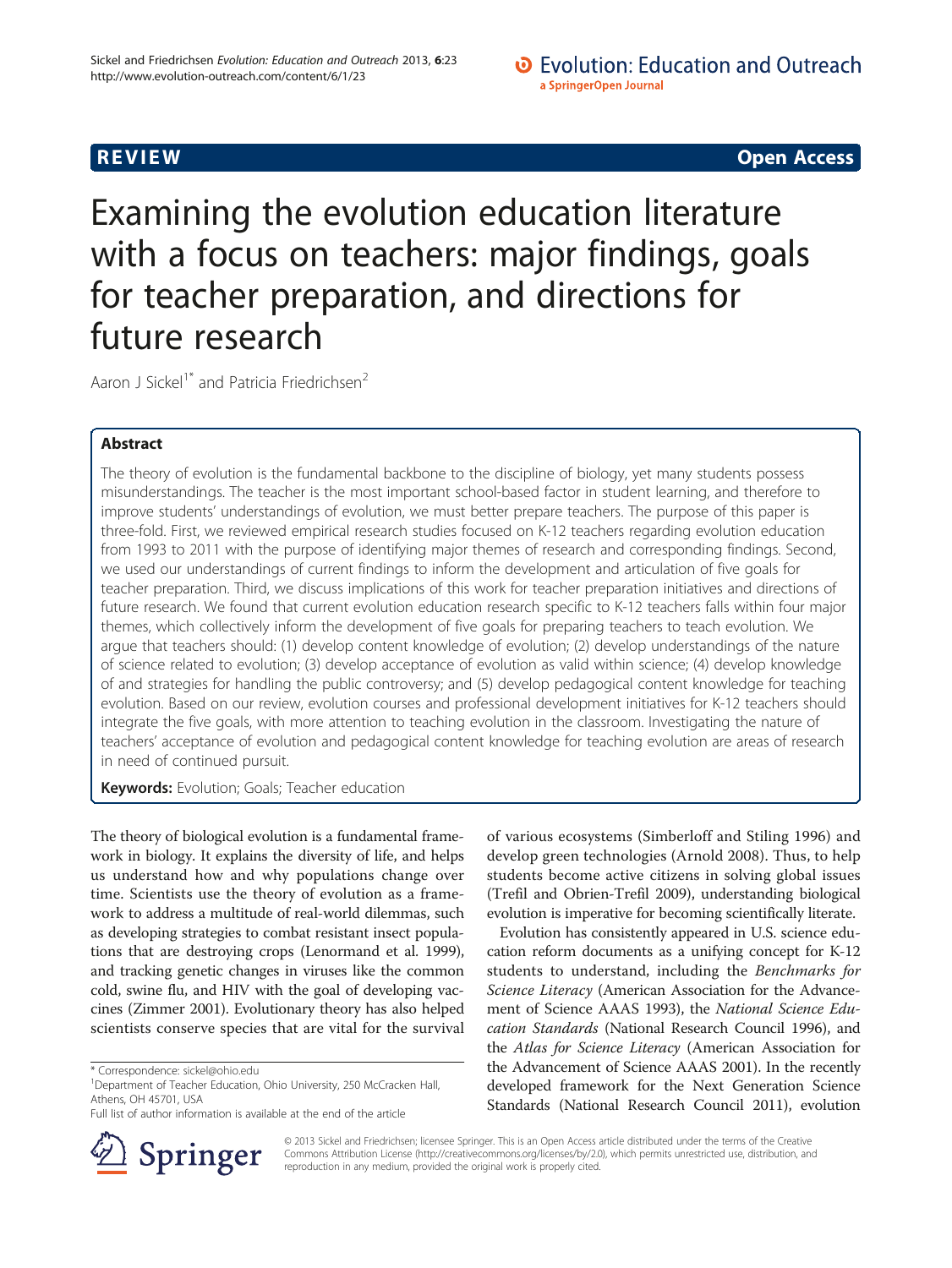plays an increasingly prominent role in the K-12 curriculum. By the 12th grade, students are expected to understand the role of genes and mutation in evolution, evidence for evolution, natural selection, speciation, descent from common ancestry, and evolutionary relationships. Evolution is included in the national curriculum in many countries, including the United Kingdom (Cleaves & Toplis [2007\)](#page-13-0), The Netherlands (Schilders et al. [2009](#page-14-0)), South Korea (Kim and Nehm [2011\)](#page-13-0), and South Africa (Abrie [2010\)](#page-12-0), among others.

Despite the attention of evolution in reform documents, research demonstrates that K-12 students possess numerous misunderstandings. For example, students tend to think there is little genetic variation within populations (Greene [1990](#page-13-0); Rudolph and Stewart [1998\)](#page-14-0), traits change due to an organism's need for it to change (Anderson et al. [2002](#page-12-0)), and that animals are unique and cannot be the products of change (Evans [2008](#page-13-0)). Students often view evolution as a purposeful, goal-driven process rather than the accumulation of natural events (Moore et al. [2002](#page-13-0); Settlage [1994\)](#page-14-0), and have difficulty grasping the nature of deep time necessary to understand large-scale evolutionary trends (Catley and Novick [2009\)](#page-13-0). Also, students' misunderstandings of the nature of science (NOS) itself and their religious beliefs can interfere with understanding evolution (Dagher and BouJaoude [2005;](#page-13-0) Moore et al. [2011;](#page-13-0) Sandoval and Morrison [2003\)](#page-14-0). This leads us to the question, 'How can we improve student understanding and abilities to use evolutionary concepts to explain natural-world phenomena?' To improve student understanding, we must turn our attention to teachers.

The teacher is the most important school-based factor in student learning (Goldhaber and Anthony [2003;](#page-13-0) National Research Council [2001](#page-13-0)). K-12 teachers have substantial potential to improve student understandings of evolution, and therefore science teacher educators must think about how to prepare them accordingly. However, as Nehm et al. ([2009\)](#page-14-0) point out, there is a lack of consensus on the outcomes of teacher preparation regarding evolution education: 'a critical question facing science teacher educators is how teacher preparation programs can facilitate coordinated conceptual articulation of knowledge, beliefs, and behavior with regard to the teaching of evolution' (p. 1141). Therefore, the purpose of this paper is to examine what we know about teachers' knowledge, beliefs, and practice regarding evolution education, and articulate goals to better prepare K-12 teachers to teach evolution. To do that, we reviewed the empirical evolution literature with the purpose of understanding the different themes of research regarding K-12 teachers. We then summarized the major findings within each theme, and used them to inform the development of five goals for preparing teachers to teach evolution. Last, we argue that these goals should be implemented in preservice teacher education coursework and professional development experiences, and posit directions of future research.

## Review: Major Themes of Research on K-12 Teachers and Evolution Education

In 1992, researchers from across the world met at the Evolution Education Research Conference to discuss and synthesize current findings and suggest future directions for research (Good et al. [1992](#page-13-0)). The vast majority of studies presented at the conference focused on student understandings. The editors of the conference proceedings specifically highlighted the dearth of research on teachers, and suggested an increased focus on teachers in addition to students. Following up on this directive, we reviewed evolution education studies with a focus on teachers since the proceedings of the conference. Using Education Full Text, ERIC, and SCOPUS databases, we searched for research studies from 1993 to 2011, representing an 18-year span. We used various combinations of the following terms to guide our search: teach, teacher, teaching, evolution, natural selection, science, intelligent design, and creationism. We examined all articles from these searches, and combed through the reference lists to search for additional articles. Using the criteria that the studies had to be data-driven, focused on K-12 teachers, and published in peer-reviewed journals, we arrived at a final count of 52 articles. We then read all of the articles, noting the following: (1) sample population by grade level (elementary, middle school, secondary) and years of experience (preservice, inservice); (2) research methods (survey, case study); and (3) major findings (see Additional file [1\)](#page-12-0). As findings from each study were identified and summarized, we began developing overarching themes of research to help us organize the current knowledge about K-12 teachers and evolution. Using an inductive and emergent approach (Hatch [2002](#page-13-0)), these themes were revised as more findings were identified to eventually become inclusive of all of the studies. We then synthesized and grouped the major findings into each theme. We found that research on teachers regarding evolution education could be categorized into four themes: (1) teachers' content knowledge of evolution and the nature of science; (2) teachers' acceptance of evolution; (3) teachers' willingness to teach evolution; and (4) teachers' knowledge, beliefs, and practice for teaching evolution to K-12 students. Below, we present the four themes and corresponding findings.

# Theme #1: teachers' content knowledge of evolution and nature of science

Researchers have examined K-12 teachers' content knowledge of evolutionary concepts, particularly at the preservice level. Evolutionary content knowledge has been measured primarily through the use of multiple-choice questionnaires developed by separate research teams (Abrie [2010](#page-12-0);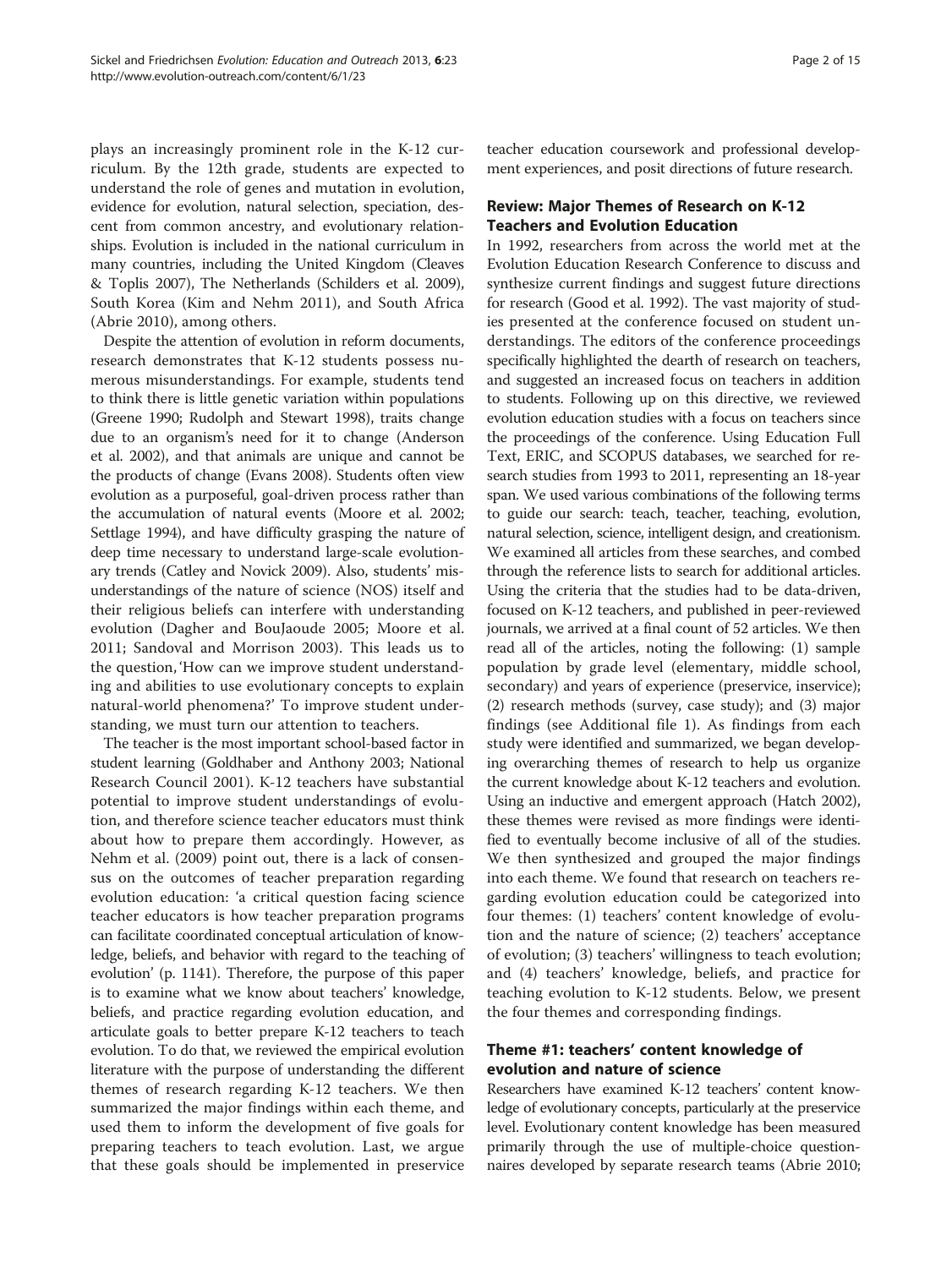Kim and Nehm [2011](#page-13-0); Moore and Kraemer [2005](#page-13-0); Rutledge and Warden [2000;](#page-14-0) Vlaardingerbroek and Roederer [1997](#page-14-0)). Questions focus on factual information related to evolution, for example understanding the age of the Earth or identifying the core concepts associated with natural selection (Rutledge and Warden [2000\)](#page-14-0). Other researchers have studied students' essay responses to natural-world scenarios (Hahn et al. [2005;](#page-13-0) Jimenez-Aleixandre [1994](#page-13-0); Nehm et al. [2009;](#page-14-0) Zuzovsky [1994\)](#page-14-0). In addition, Crawford et al. [\(2005](#page-13-0)) recorded preservice teachers' discussions while completing an online natural selection project, and Nadelson [\(2009](#page-13-0)) analyzed preservice teachers' lesson plans following an evolution web-based tutorial. These studies focused on teachers' understanding of natural selection, deep time, and the nature of science.

#### Teachers' misunderstandings

Findings related to evolutionary content knowledge revealed that many teachers possessed misunderstandings related to the processes of change in populations, specifically regarding natural selection. Rather than viewing change in populations from a Darwinian perspective, in which organisms best suited for a particular environment are more likely to reproduce and pass their genes to the next generation, many teachers possessed understandings in line with Lamarck's ideas. For example, Zuzovsky ([1994\)](#page-14-0) had preservice science teachers answer open-response questions related to pesticide and antibiotic resistance, changes in human populations, and inheritance of traits at the beginning of an evolution course. In one cohort, 19 of 27 teachers used Lamarckian perspectives to answer the questions, including ideas that organisms need to change, modifications are based on use or disuse of traits, and traits acquired through interaction with the environment are inherited. Crawford et al. [\(2005](#page-13-0)) found that 18 of 21 preservice teachers entered their methods course with misconceptions similar to Zuzovsky. Studies of practicing teachers reveal similar content knowledge issues regarding natural selection as those with preservice teachers (Jimenez-Aleixandre [1994\)](#page-13-0). Misunderstandings of natural selection were reported by Nehm et al. ([2009\)](#page-14-0), who studied 167 beginning pre-certified teachers in New York with an average of two years of teaching experience. There were no significant differences between biology and non-biology teachers with regard to their use of key concepts of natural selection to explain an evolution scenario. Rutledge and Warden's ([2000\)](#page-14-0) study of 989 practicing secondary biology teachers in Indiana revealed that <60% of teachers responded correctly on questions related to understanding environmental change, reproductive success, process of evolution, and the role of genetic variability in natural selection. In addition to natural selection, 21 preservice teachers' fictitious stories of humanoid evolution in a study by Hahn et al. [\(2005](#page-13-0)) also revealed

that they did not grasp the nature of deep time needed for evolution to occur.

A few researchers have investigated teachers' understandings of aspects of the nature of science in conjunction with evolution. Rutledge and Warden's ([2000](#page-14-0)) study revealed that secondary biology teachers had misunderstandings of the goals of science and the tentative nature of scientific knowledge. Other researchers have highlighted teachers' misunderstandings of scientific theories (Jackson et al. [1995](#page-13-0)) and their view that evolution is 'only a theory' (BouJaoude et al. [2011](#page-13-0)).

#### Interventions and content knowledge

Nadelson's ([2009\)](#page-13-0) study of 64 preservice teachers of varying subject area and grade-level concentration revealed that they continued to possess misconceptions of natural selection and the nature of science in their constructed lesson plans following a 30-minute web-based tutorial. However, two studies suggest that an evolution course improved teachers' understanding. The teachers in Nehm and Schonfeld's study [\(2007\)](#page-13-0) had many misconceptions of natural selection but significantly increased their knowledge at the conclusion of an evolution-specific course. Zuzovsky [\(1994](#page-14-0)) also described a constructivist evolution course that allowed preservice teachers to score their original answers to evolution questions at the beginning of the course, and therefore became aware of their misunderstandings.

#### Summary of major findings

The major finding regarding teachers' evolutionary content knowledge is that many teachers possess misunderstandings related to natural selection, deep time, and the nature of science similar to their K-12 students. This is in spite of previous coursework in biology or prior research experiences. Moreover, comparing Nadelson's [\(2009](#page-13-0)) study regarding a 30-minute tutorial to Nehm and Schonfeld's ([2007\)](#page-13-0) study of an evolution-specific course, evidence suggests that one-day interventions are not likely to be as effective at improving teachers' content knowledge when compared to a semester-long course or intensive professional development experience.

#### Theme #2: teachers' acceptance of evolution

The second major theme of research regarding K-12 teachers and evolution education is teacher's acceptance of evolution. Acceptance has been measured primarily through multiple choice questionnaires or surveys with Likert-scale responses (Aguillard [1999;](#page-12-0) Fowler and Meisels [2010](#page-13-0); Kose [2010;](#page-13-0) Losh and Nzekwe [2011a](#page-13-0), [b;](#page-13-0) Scharmann [1994](#page-14-0); Shankar and Skoog [1993](#page-14-0)). Many researchers have used items from Rutledge and Warden's [\(1999](#page-14-0)) instrument, the Measure of Acceptance of the Theory of Evolution (MATE) (Abrie [2010;](#page-12-0) Deniz et al. [2008](#page-13-0); Kim and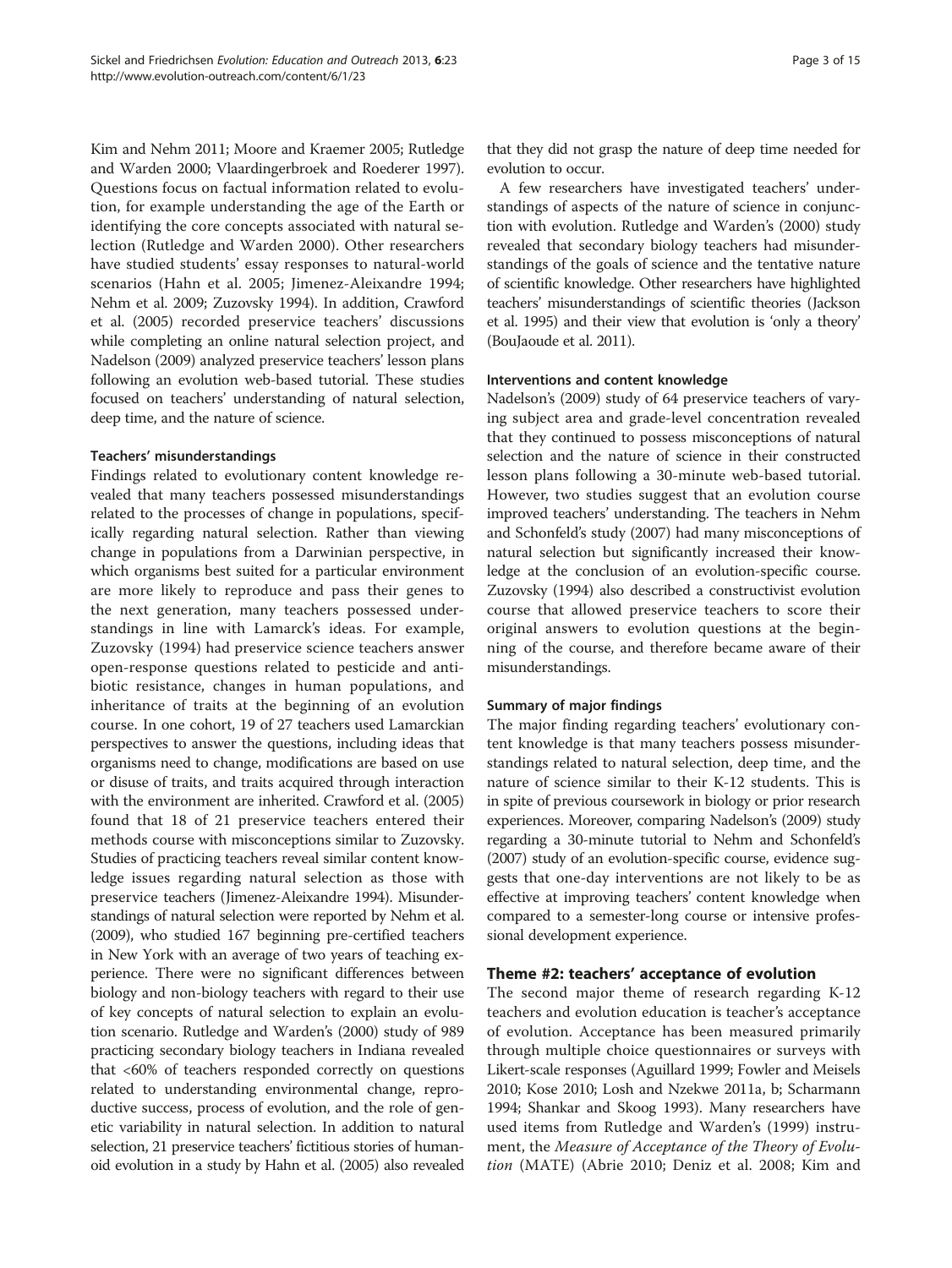Nehm [2011](#page-13-0); McCrory and Murphy [2009](#page-13-0); Rutledge and Warden [2000](#page-14-0); Trani [2004](#page-14-0)). Other methods used to understand teachers' acceptance of evolution have included interviews (Aguillard [1999;](#page-12-0) Boujaoude et al. [2011](#page-13-0); Goldston and Kyzer [2009\)](#page-13-0) and concept maps (Rutledge and Mitchell [2002\)](#page-14-0). Whereas the construct of evolution content knowledge has been mostly associated with understandings of evolutionary mechanisms such as natural selection, items measuring acceptance of evolution have been typically linked to broader evolution topics, including: (1) evolutionary timeframes ('the Earth is 4 billion years old' - Fowler and Meisels [2010\)](#page-13-0); (2) descent from common ancestry ('Over billions of years all plants and animals on earth (including humans) descended (evolved) from a common ancestor (e.g., a one-celled organism)' - McCrory and Murphy [2009\)](#page-13-0); (3) human evolution ('Humans are too complicated to have come to be through natural processes, their existence reflects the will of an intelligent designer' - Losh and Nzekwe [2011a](#page-13-0)); (4) evidence for evolution ('The available data are ambiguous as to whether evolution actually occurs' - Rutledge and Warden [1999](#page-14-0)); (5) whether evolution is valid within the scientific community ('Most scientists accept evolutionary theory to be a scientifically valid theory' - Rutledge and Warden [1999\)](#page-14-0); and (6) the relationship between evolution and religious beliefs ('Human beings have developed over millions of years from less advanced forms of life, but God guided this process, including the creation of human beings' - Levesque and Guillaume [2010](#page-13-0)). Below we discuss the nature of teachers' acceptance, factors associated with acceptance, and the role of interventions with acceptance.

#### Nature of teachers' acceptance

A few studies have examined teachers' acceptance of evolution with a direct statement on a questionnaire or survey. Findings indicate that a significant number of teachers are unsure about or do not personally accept evolution. Rutledge and Mitchell's study ([2002](#page-14-0)) of 552 practicing secondary biology teachers in Indiana revealed that 67% of participants accepted evolution, with 19% undecided and 14% not accepting. Abrie [\(2010\)](#page-12-0) found that only 40% of 46 secondary preservice teachers in South Africa accepted evolution, with 12% of teachers designated as uncertain, and 48% being rejecters. Kose [\(2010](#page-13-0)) found that 30 of 38 Turkish secondary biology teachers rejected evolution. Studies that have used the MATE (Rutledge and Warden [1999\)](#page-14-0) report average teacher scores between 20 (low acceptance) and 100 (high acceptance). Most studies report scores associated with moderate or just breaking into the high levels of acceptance: 50.95 for 132 preservice Turkish teachers (Deniz et al. [2008\)](#page-13-0); 77.59 for 989 practicing biology teachers in Indiana (Rutledge

and Warden [2000](#page-14-0)); and 73.79 for 84 secondary preservice teachers in Korea (Kim and Nehm [2011](#page-13-0)).

Studies reporting findings that differentiate between acceptance items reveal two themes. First, teachers tend to accept the notion that evolution is valid within the scientific community more than other items (Rutledge and Warden [2000\)](#page-14-0). Aguillard ([1999](#page-12-0)) reported that 84% of over 300 teachers agreed that evolution has valid scientific foundation. Moore and Kraemer ([2005\)](#page-13-0) reported that all 107 of their teacher participants in Minnesota agreed that 'most scientists believe that the modern theory of evolution is scientifically valid', and 88% personally agreed there is scientific validity to evolution. In contrast, the least accepted items tended to be associated with human evolution. Only 66% of 307 Texas biology teachers agreed that 'humans are the product of evolution' in a study by Shankar and Skoog ([1993](#page-14-0)), with McCrory and Murphy [\(2009\)](#page-13-0) reporting 62% of 112 teachers for a similar item. Human evolution was also the least accepted item in Rutledge and Warden's [\(2000](#page-14-0)) study.

Several studies indicate that elementary teachers are less likely to accept evolution when compared to secondary teachers. Levesque and Guillaume [\(2010](#page-13-0)) found that 39% of elementary preservice teachers believed humans were created in their current form <10,000 years ago; their acceptance of evolution was lower than the U.S. national average. Other studies comparing grade level revealed lower levels of acceptance for elementary teachers when compared to secondary teachers (Fowler and Meisels [2010](#page-13-0); Losh and Nzekwe [2011b\)](#page-13-0).

#### Factors associated with acceptance

Our review of empirical studies revealed three primary factors that are associated with teachers' acceptance or lack of acceptance of evolution: (1) religious beliefs; (2) understandings of the nature of science; and (3) biology and evolution coursework. A fourth possible factor, evolution content knowledge, has been shown to have a weak association with acceptance. These are discussed in turn.

The factor most widely associated with acceptance of evolution is personal religious beliefs. Many teachers believe in a supernatural creator and/or subscribe to the teaching of a holy book such as the Bible or Quran. Studies have found negative correlations to exist between acceptance and religious convictions (Abrie [2010;](#page-12-0) Trani [2004](#page-14-0)) - that is, the stronger the religious conviction, the less likely a teacher will accept evolution. Losh and Nzekwe ([2011a](#page-13-0), [b\)](#page-13-0) examined several variables related to 663 preservice teachers' pseudoscience beliefs. Although their sample included teachers of varying grade-level concentration and subject area, religiosity measures were the largest predictors of the creationism and evolution indices. A fundamentalist view, or exclusivist view, in which teachers believe their religion is the only 'correct'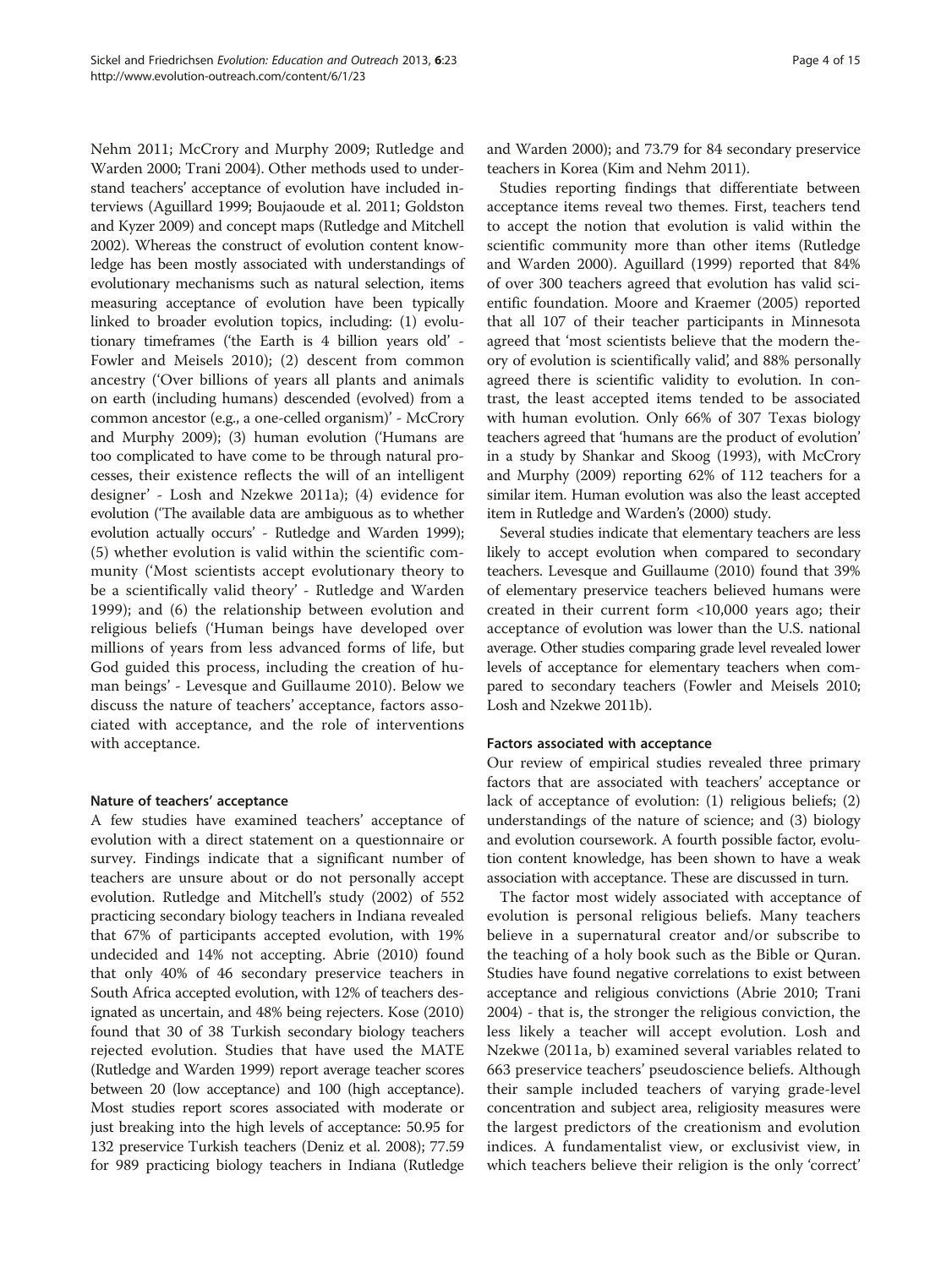view of the world has been found to correlate strongly with lack of acceptance (Losh and Nzekwe [2011b](#page-13-0)). Kose ([2010\)](#page-13-0) reports that 70% of Turkish secondary biology teachers who rejected the notion that evolution has occurred over millions of years believed in religious accounts literally. Similarly, Levesque and Guillaume ([2010](#page-13-0)) found that 93% of elementary preservice teachers who believed in the Bible literally rejected evolution. In contrast to teachers with fundamentalist views, Trani's study [\(2004](#page-14-0)) of secondary biology teachers in Oregon revealed that teachers with moderate religious convictions did not score significantly different on measures related to understanding or acceptance. However, teachers with moderate convictions often accept some evolutionary topics while rejecting others. Teachers who feel some conflict between their religious beliefs and evolution tend to accept the mechanisms of evolution, but believe there is an ultimate creator or greater purpose to the process (Dodick et al. [2010](#page-13-0); Goldston and Kyzer [2009](#page-13-0); Meadows et al. [2000](#page-13-0); Winslow et al. [2011](#page-14-0)). Tomczyk and Bugajak ([2009\)](#page-14-0) found that 80% of Polish teachers who believed in an ultimate aim of evolution saw no conflict between religion and evolution because they could reconcile evolution within their teleological viewpoints. Moreover, BouJaoude et al. ([2011\)](#page-13-0) found that some Muslim and Christian secondary science teachers in Lebanon felt they could not accept the proposition of human evolution while accepting other aspects.

The second factor associated with teachers' acceptance of evolution is the understanding of the nature of science. A few studies indicate that teachers' understanding of NOS are associated with their religious beliefs (Nehm and Schonfeld [2007;](#page-13-0) Trani [2004\)](#page-14-0), whereby teachers with strong religious convictions are less likely to perform well on NOS measures. Teachers who do possess more sophisticated understandings of NOS are more likely to accept evolution. Rutledge and Warden ([2000\)](#page-14-0) reported a significant association between Indiana teachers' scores on a NOS subscale and acceptance subscale within the same instrument. Rutledge and Mitchell ([2002\)](#page-14-0) found a similarly positive correlation in a different Indiana teacher sample, revealing that teachers who had taken a NOS course were more likely to accept evolution.

Several studies document positive correlations between prior biology or evolution coursework and acceptance of evolution. Rutledge and Mitchell ([2002\)](#page-14-0) found significant associations between previous credit hours earned in biology and acceptance, with the largest percentage of accepters earning >40 undergraduate or graduate biology credits. A significant association also existed between taking an evolution course and accepting evolution, which is supported by Kose's [\(2010](#page-13-0)) study as well. In addition, Asghar et al. [\(2007](#page-12-0)) found that 71% of Canadian elementary preservice teachers responded positively to an acceptance item following a basic science course with evolution content, representing a higher percentage of acceptance for elementary majors than what was found in other studies.

Although exposure to biology and evolution coursework seems to be associated with acceptance of evolution, it is less clear whether or not teachers' individual knowledge of evolution content influences acceptance. Rutledge and Warden ([2000\)](#page-14-0) report a significant correlation between teachers' scores on a content knowledge instrument and their acceptance score on the MATE (Rutledge & Warden, [1999](#page-14-0)). Deniz et al. [\(2008\)](#page-13-0) also found a significant correlation between Turkish preservice secondary teachers' understanding and acceptance using the same instruments. However, the variable of understanding only accounted for 3.3% of the variance in teachers' acceptance. Using different measures, Nehm et al. [\(2009](#page-14-0)) found a weak association between knowledge and beliefs regarding evolution, and argue that the two are distinct constructs. This supports the notion that improving teachers' understanding of evolution, in and of itself, is unlikely to greatly influence their personal acceptance.

#### Interventions and acceptance

A few studies have examined teachers' acceptance during or after some form of an evolution or nature of science intervention. Schrein et al. [\(2009\)](#page-14-0) described a one-day evolution workshop they developed and conducted for 11 Arizona middle and secondary science teachers. The workshop focused on a number of evolution education topics, including students' misconceptions, resources to teach evolution, acceptance of evolution, legal issues, and standardized testing. Six of the participants' MATE scores improved after the workshop, although two participants' scores decreased. Two other studies investigated teachers' views of evolution as a valid scientific theory during a preservice teacher course. Scharmann et al. ([2005](#page-14-0)) described a middle and secondary science methods course in which they taught NOS in an explicit-reflective manner, highlighting criteria used to evaluate the validity of knowledge claims. During three iterations of the course, they asked preservice teachers to place intelligent design and evolution along a 'scientific to less scientific' continuum. By the third implementation, all six participants placed intelligent design toward the 'less scientific' end of the scale. Through continued iterations of the NOS unit, Smith and Scharmann [\(2008](#page-14-0)) examined the nature of conceptual change undergone by three selected cases. These three participants eventually viewed evolution as being more valid than intelligent design, but experienced varying degrees of emotional turmoil. Smith and Scharmann ([2008](#page-14-0)) noted the importance of allowing the science-religion issues to surface naturally and be handled with respect.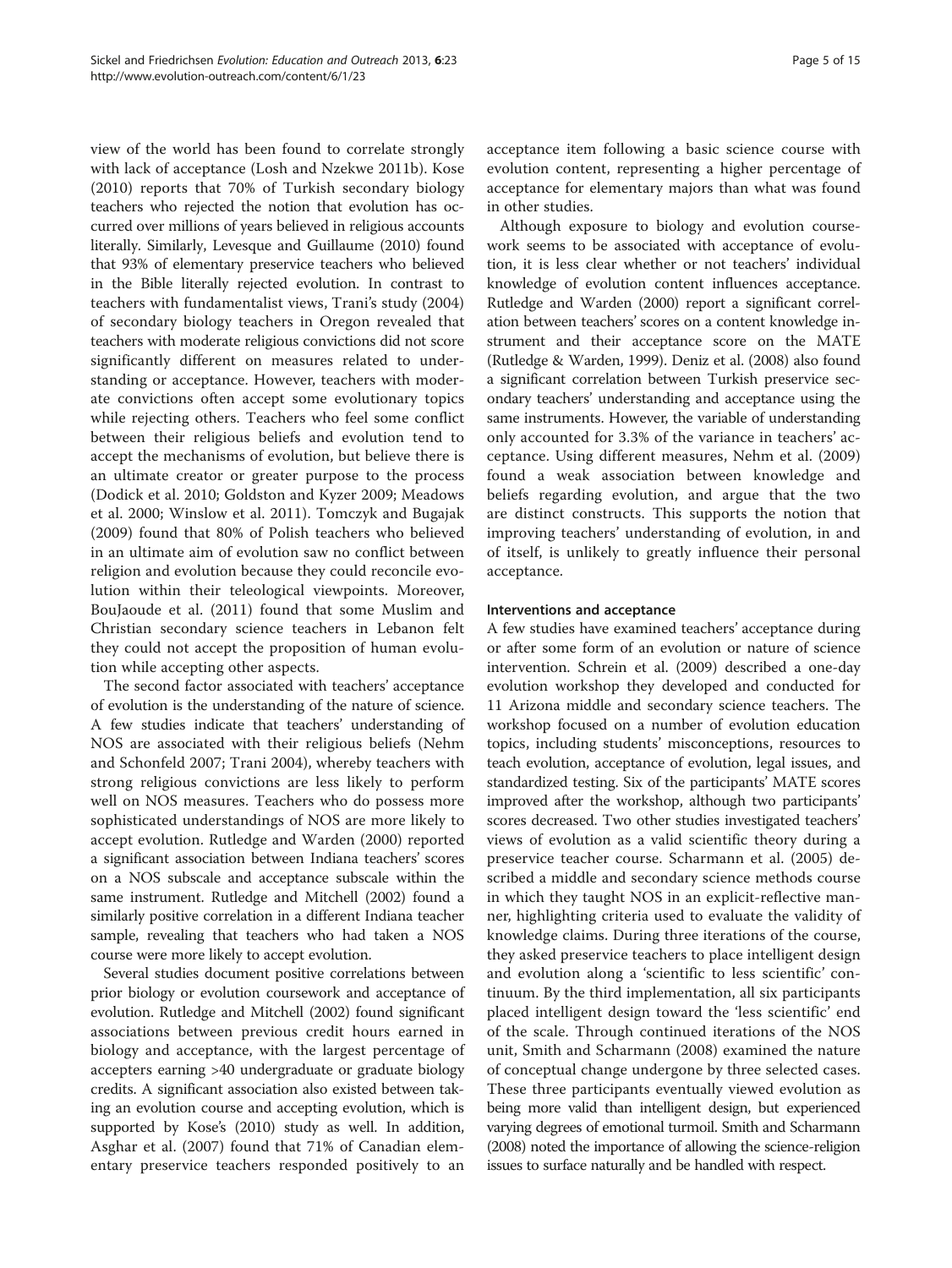#### Summary of major findings

A major finding related to acceptance is that, when directly asked, at least one-third of teachers assert that they do not accept evolution or are undecided, with elementary teachers being less likely to accept evolution than secondary teachers. Teachers are more willing to accept evolution as valid within the scientific community when compared to other items. A significant portion of teachers who accept some aspects of evolution are likely to accept microevolution processes while rejecting the broader, larger-scale aspects (for example, speciation, descent with common ancestry, and the notion that humans are a product of evolution). Two important factors associated with rejecting evolution include teachers' religious beliefs perceived to be in conflict with evolution, and misunderstandings of NOS. Exposure to biology and evolution coursework is positively correlated with acceptance, though the association between an individual teacher's understanding and acceptance of evolution has been shown to be weak. During instructional units of evolution, discussing sciencereligion issues in an up-front manner and explicitly teaching NOS has the potential to help teachers view evolution as scientifically valid.

## Theme #3: teachers' willingness to teach evolution

The third theme of research addressed the extent to which teachers are willing to teach evolution. Findings related to this theme can be divided into four areas: beliefs about whether evolution or creationism should be included in the curriculum; instructional time allotted for evolution or creationism teaching; factors associated with instructional time; and curricular topics emphasized. Most studies relied on teachers'self-reported answers to survey questions.

## Beliefs about including evolution or creationism in the curriculum

Several studies have asked secondary teachers about their views regarding whether evolution or creationism should be included in the curriculum. Results indicate that a substantial percentage of teachers do not believe evolution is a necessary part of the curriculum, or believe creationism should be taught in conjunction with evolution. Abrie ([2010](#page-12-0)) examined 46 preservice teachers' attitudes toward evolution education following the compulsory inclusion of evolution in the national curriculum of South Africa in 2008. The study revealed that only 42% believed it should be compulsory, while 44% believed students should have the option to not attend class during evolution instruction. Kose ([2010\)](#page-13-0) found that 84.2% of Turkish preservice teachers believed both evolution and creationism should be included. Studies in the U.S. report similar findings (Jackson et al. [1995](#page-13-0); Shankar and Skoog [1993\)](#page-14-0). In Berkman and Plutzer's [\(2011\)](#page-12-0) large-scale study of 926 practicing teachers, only 28% of teachers were strong advocates of teaching evolution, with 60% of participants advocating for some aspects of evolution to be taught, and 13% being advocates for teaching creationism or intelligent design. Moreover, Osif's [\(1997\)](#page-14-0) study revealed that one-third of teachers in Pennsylvania advocated for the teaching of 'creation science', with no significant difference between science and English teachers. For those teachers who do believe evolution should be included, most do not believe it is a unifying theme in the discipline of biology, and therefore view it as a stand-alone unit. Weld and McNew ([1999](#page-14-0)) report that 57% of 224 teachers viewed it as a unifying theme, with 47% of 307 teachers in Shankar and Skoog's [\(1993](#page-14-0)) study, and only 28% in Berkman et al.'s ([2008](#page-13-0)) large-scale study of 939 practicing biology teachers in the U.S.

## Instructional time for teaching evolution or creationism

Findings indicate that teachers spend no more than a few weeks on teaching evolution in the secondary biology curriculum. The most time spent was reported by Donnelly and Boone ([2007\)](#page-13-0), in which Indiana teachers spent an average of 14 days. Other studies revealed quicker timeframes; Berkman et al.'s ([2008\)](#page-13-0) national survey of 939 teachers revealed an average of 13.7 hours, Rutledge and Mitchell ([2002\)](#page-14-0) found that a majority of teachers spent <7 days, and the greatest percentage of teachers in Aguillard's ([1999\)](#page-12-0) study only spent 2.5 to 5 days. In line with studies on teachers' beliefs about whether creationism should be taught, approximately 20% to 30% of teachers selfreported that they included creationism when teaching evolution (Aguillard [1999](#page-12-0); Berkman et al. [2008;](#page-13-0) Moore [2007;](#page-13-0) Weld and McNew [1999\)](#page-14-0).

## Factors associated with instructional time

Three major factors were discussed in the literature as potentially being associated with teachers' willingness to teach evolution or creationism as well as instructional time allotted in the classroom. These include: (1) understanding and acceptance of evolution; (2) teachers' attitudes toward state and national standards; and (3) evolution coursework.

Two studies reported positive associations between teachers' understanding of evolution and instructional time (Shankar and Skoog [1993](#page-14-0); Trani [2004](#page-14-0)). However, the factor most frequently associated with instructional time in the literature was teachers' acceptance. Trani ([2004\)](#page-14-0) investigated the associations among many different variables related to teachers and evolution education, and found the association between acceptance and instructional time to be the second strongest correlation. Several other studies report that teachers who accepted evolution spent more time teaching it in the classroom (Aguillard [1999](#page-12-0); Berkman et al. [2008;](#page-13-0) BouJaoude et al. [2011](#page-13-0); Rutledge and Mitchell [2002](#page-14-0); Trani [2004\)](#page-14-0). BouJaoude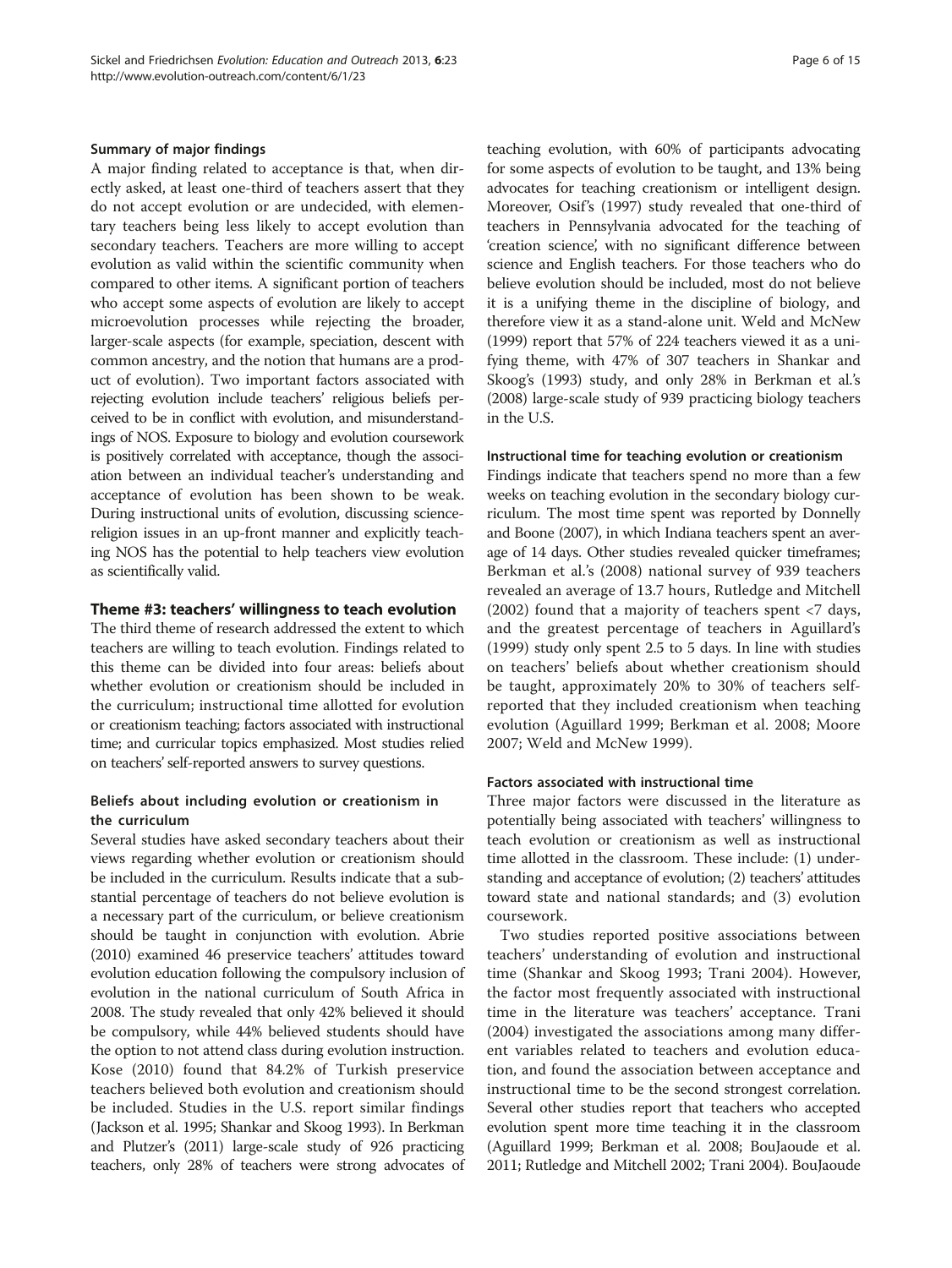et al. ([2011\)](#page-13-0) found that eight of nine Lebanese teachers who accepted evolution believed it should be taught. In Aguillard's [\(1999](#page-12-0)) study, 43% of secondary biology teachers in Louisiana who viewed evolution as scientifically valid devoted more than five class periods to evolution instruction, whereas 70% of rejecters committed less than five class periods.

Another factor associated with teaching evolution is teachers' attitudes and understandings of state standards (Berkman and Plutzer [2011](#page-12-0)). Donnelly and Boone ([2007](#page-13-0)) developed an instrument to investigate 225 biology teachers' attitudes toward the Indiana state standards and their evolution teaching practices. The results indicate that teachers' attitudes toward the evolution standards were strong predictors of their instructional time for teaching evolution. The teachers found the evolution standards to be useful, particularly to justify their teaching of evolution to administrators and parents. Similarly, six preservice teachers relied on their knowledge of the state curriculum to justify teaching evolution in simulated parent-teacher conferences (Dotger et al. [2010\)](#page-13-0). Other studies report that teachers are less likely to teach evolution if the state or national standards are not clear or leave evolution out (BouJaoude et al. [2011;](#page-13-0) Goldston and Kyzer [2009](#page-13-0)). Moreover, a lack of adequate evolution standards could be contributing to the teaching of creationism, as Moore [\(2004](#page-13-0)) found that 27% of 103 biology teachers in Minnesota believed they had the choice to teach creationism in the science curriculum.

Whereas the literature is consistent regarding the associations of acceptance and attitudes toward standards with instructional time, findings regarding the third factor evolution coursework - are less clear. Nehm et al. [\(2009](#page-14-0)) did not find a significant association between evolution coursework and advocacy for teaching evolution. Nearly half of 167 science teachers in New York City advocated for teaching creationism. In another study by Nehm and Schonfeld [\(2007\)](#page-13-0), teachers who increased their content knowledge through an evolution course were not more likely to advocate for teaching evolution. However, Berkman and Plutzer [\(2011\)](#page-12-0) reported that teachers who were advocates of evolution education were more likely to have taken an evolution course. Other studies support this assertion as well (Aguillard [1999;](#page-12-0) Donnelly and Boone [2007\)](#page-13-0).

## Curricular topics emphasized

In line with findings regarding teachers' beliefs about what evolution topics should be taught in the curriculum, researchers who asked teachers to report the topics they teach during evolution instruction reveal mostly microevolution processes while leaving out macroevolution. Several studies revealed that teachers emphasized natural selection, mutations, and evidence for evolution while ignoring such topics as speciation, descent from common ancestry, and human evolution (Aguillard [1999](#page-12-0); Schulteis [2010;](#page-14-0) Shankar and Skoog [1993;](#page-14-0) Tidon and Lewontin [2004](#page-14-0); van Dijk [2009](#page-14-0)).

#### Summary of major findings

Findings in the literature indicate that at least one-third of teachers do not advocate for teaching evolution or advocate for teaching some version of creationism in the classroom. In line with the majority of teachers who selectively accept evolution (microevolution but not macroevolution), teachers who do teach evolution in some capacity typically teach natural selection as a stand-alone unit rather than broader evolution topics as a unifying theme. The factor most consistently reported as being associated with willingness to teach evolution is acceptance, whereby teachers who accept evolution are more likely to teach it in the classroom. In addition, developing positive attitudes toward evolution standards at the state and national level seems to support increased instructional time in the classroom.

## Theme #4: teaching evolution to K-12 students

The fourth theme of our review focused on teachers' knowledge, beliefs, or practice regarding the teaching of evolution to K-12 students. In addition to several survey studies (Asghar et al. [2007](#page-12-0), Fowler and Meisels [2010](#page-13-0); Schulteis [2010](#page-14-0); Weld and McNew [1999\)](#page-14-0), a few studies incorporated qualitative data sources and analysis (Cleaves and Toplis [2007](#page-13-0); van Dijk [2009](#page-14-0); Veal and Kubasko [2003](#page-14-0)). We discuss this theme in terms of teachers coping with the controversy, knowledge of students' understandings of evolution, and strategies for teaching evolution.

#### Coping with the controversy

Studies have documented teachers' perceptions of the controversy related to teaching evolution. Many teachers report feeling uncomfortable with handling the controversial nature of teaching evolution, and are concerned about offending students (Asghar et al. [2007;](#page-12-0) Weld and McNew [1999](#page-14-0)). Cleaves and Toplis ([2007\)](#page-13-0) found that 20% of 35 preservice teachers and nearly half of 29 experienced secondary science teachers in the U.K. had encountered challenges from students when teaching evolution. This is potentially exacerbated by social pressure to avoid teaching evolution by administrators and parents (Fowler and Meisels [2010;](#page-13-0) Schulteis [2010;](#page-14-0) Veal and Kubasko [2003](#page-14-0)). Moore and Kraemer ([2005\)](#page-13-0) compared survey responses of Minnesota biology teachers from 1995 ( $n = 91$ ) and 2003  $(n = 107)$  regarding their teaching of evolution. The percentage of respondents indicating that both parents and administrators applied pressure not to teach evolution increased from 1995 to 2003 (12% to 25% for parents and 4% to 8% for administrators). As such, a typical strategy for teachers is to avoid any mention of the controversy when teaching evolution (Jackson et al. [1995](#page-13-0); Schilders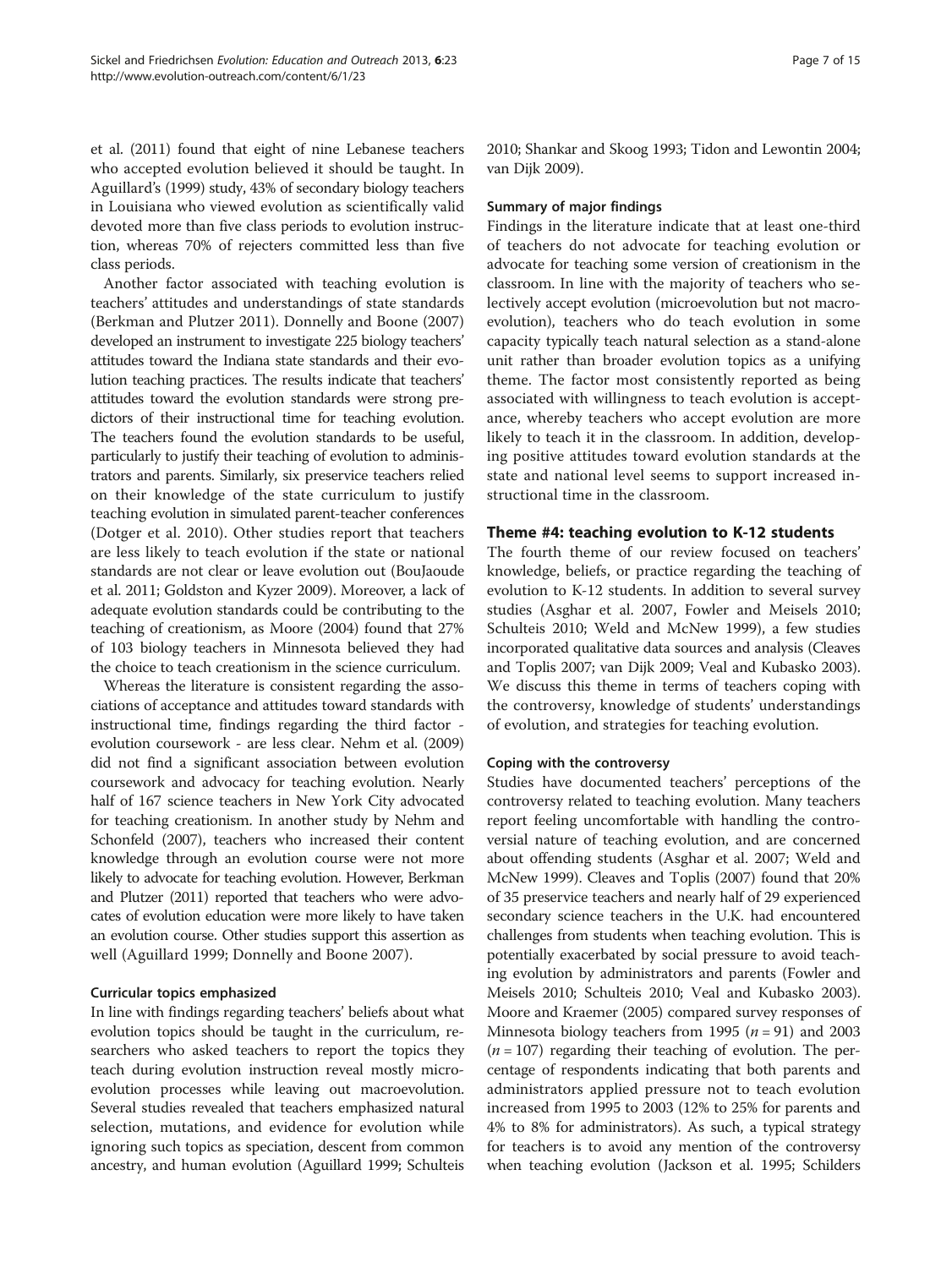et al. [2009\)](#page-14-0). A case study by Oliveira et al. [\(2011\)](#page-14-0) examined a beginning biology teacher's attempts to deal with the evolution/creationism controversy during a threeweek evolution unit. Although the teacher (Mr. Howe) was polite and maintained a neutral stance to make students feel comfortable, the discussions lacked the 'intellectual ferment' necessary to help students deeply consider evolution. Their in-depth analysis of the social dimensions of the unit revealed that students were willing to share ideas and opinions, but Mr. Howe missed opportunities to manage these ideas and give credence to the scientific perspective.

# Knowledge and beliefs of students' understandings of evolution

Few studies have examined teachers' knowledge or beliefs about students' understandings of evolution. Two studies reported that not all teachers believe students are capable of understanding evolution (Aguillard [1999;](#page-12-0) Schulteis [2010](#page-14-0)). Jimenez-Aleixandre [\(1994](#page-13-0)) examined teachers' abilities to analyze 14-year-old students' answers to natural selection scenarios. Both preservice and practicing teachers had difficulties identifying the underlying conceptual difficulties in students' alternative conceptions, for instance a view of evolution as intentional and purposeful. However, two studies reported that teachers possessed knowledge of students' difficulties with evolution. Veal and Kubasko [\(2003](#page-14-0)) reported that biology teachers were better able to identify students' misconceptions when compared to geology teachers. van Dijk ([2009\)](#page-14-0) interviewed nine German biology teachers who had five or more years of teaching experience, and found that the participants identified many types of preconceptions, including a failure to understand intra-species variation, a goal-directedness view of adaptation, a view of selection occurring on the individual level, and misunderstandings of descent from common ancestry.

## Strategies for teaching evolutionary concepts

Studies with empirical findings related to teachers' knowledge or practice of teaching evolution in the classroom are limited. In a survey of teachers in Oklahoma, 66% agreed with the National Association of Biology Teachers statement that teaching evolution requires discussion and lab activities (Weld and McNew [1999\)](#page-14-0), yet there is no evidence as to whether they used such strategies. In one study of teachers' practices, Marcelos and Nagem [\(2011](#page-13-0)) investigated whether or not 63 Brazilian teachers used Darwin's 'tree of life' analogy to teach the concepts of speciation and large-scale trends in evolution. While 58% of the teachers reported making some comparisons between evolution and a tree in their instruction, data from other survey items, focus group interviews, and classroom observations indicated that the teachers lacked knowledge

of teaching the analogical features of the tree of life representation.

Only two studies in our search explicitly examined the nature of teachers' pedagogical content knowledge (PCK) for teaching evolution - that is, how teachers combined their knowledge of instructional strategies, students' understandings, curricula, and/or assessment for teaching evolution to K-12 students (van Dijk [2009;](#page-14-0) Veal and Kubasko [2003\)](#page-14-0). As mentioned above, van Dijk [\(2009](#page-14-0)) studied experienced teachers' knowledge of students' preconceptions of evolution, and also the extent to which teachers connected that knowledge to instructional strategies. She found that the teachers could identify specific examples for teaching evolution (for example, finches, peppered moths, and dog breeding) but their representations were not always linked specifically to students' misunderstandings. A few studies have indicated that teachers feel a lack of preparedness to teach evolution, and desire more professional development (Asghar et al. [2007;](#page-12-0) Sanders and Ngxola [2009](#page-14-0)). Griffith and Brem ([2004\)](#page-13-0) found that teachers desired not only access to curricula, but detailed lesson plans:

More than just a list of things to do, they asked for lessons that included narratives that described the experiences and emotions that had accompanied previous implementations of the lessons, provided tips and strategies that helped things move along more smoothly or led to teachable moments, and discussed how the lesson did or did not have a lasting effect on students, the classroom, and the teacher. (p. 805)

Thus, there is evidence suggesting that teachers would benefit not only from interventions aimed at improving content knowledge, but also efforts focused on developing PCK for teaching evolution.

## Summary of major findings

Findings indicate that teachers are unsure how to deal with the controversial nature of evolution in the classroom. The few studies focusing on how teachers teach evolutionary concepts suggest that beginning teachers have difficulties identifying students' misconceptions and both beginning and experienced teachers have difficulties with responding to students' misconceptions with targeted instructional strategies. Moreover, studies report that teachers desire more access to lesson plans and curricula for teaching evolution.

## Goals for preparing teachers to teach evolution

After synthesizing the major findings regarding teachers' knowledge, beliefs, and practice regarding evolution education, we considered how the findings informed specific goals for teacher preparation. Our analysis resulted in five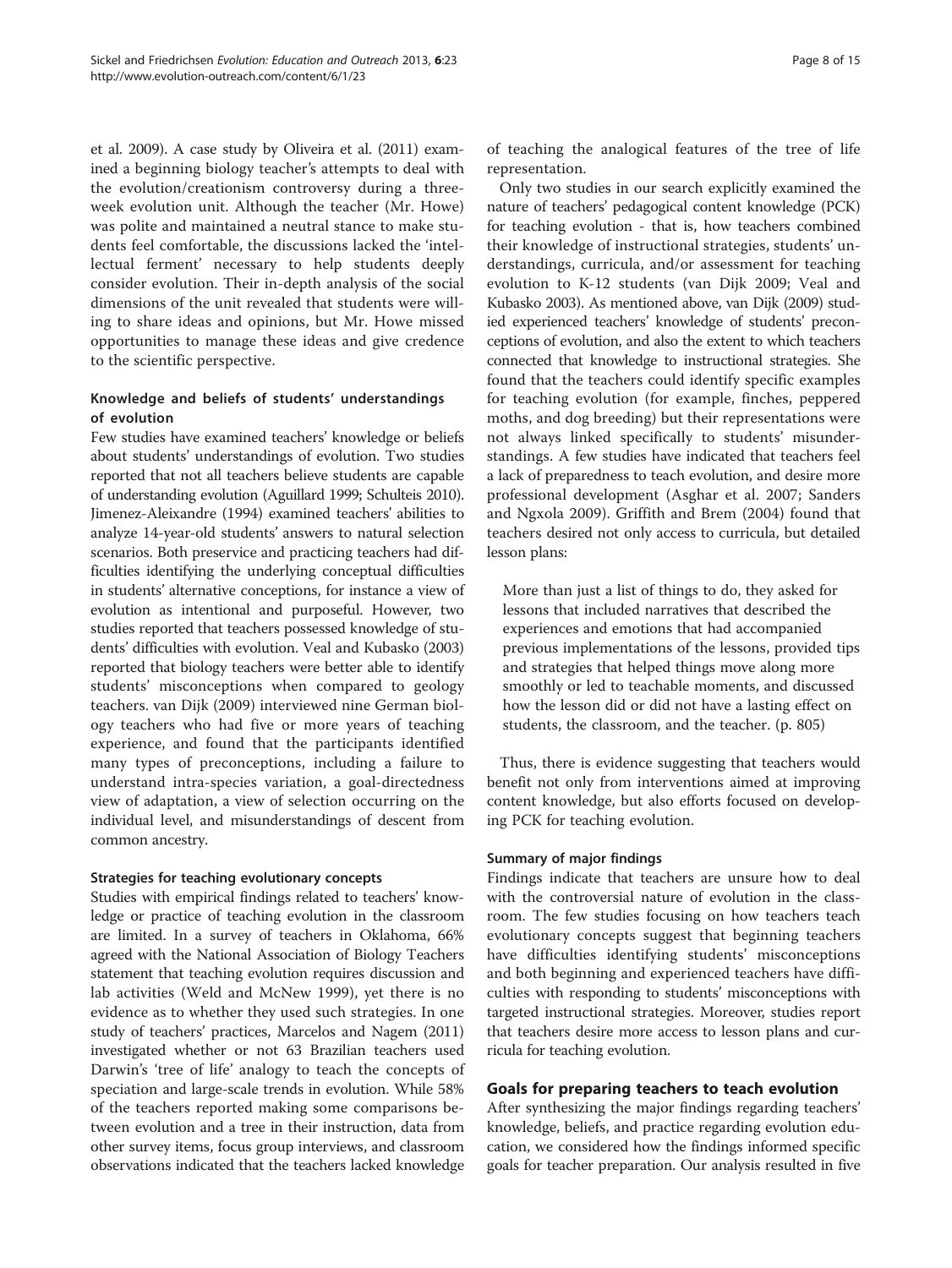goals. In Figure 1, we map the themes of research to the goals they support. We discuss our rationales and articulate each goal in the following section.

## Goal #1: content knowledge

Several studies report that K-12 teachers possess misunderstandings of evolution similar to the literature on students' misunderstandings (Abrie [2010;](#page-12-0) Crawford et al. [2005](#page-13-0); Hahn et al. [2005](#page-13-0); Nehm et al. [2009](#page-14-0); Zuzovsky [1994](#page-14-0)). The research on teacher knowledge suggests that, while not sufficient by itself, strong subject matter knowledge is essential for effective science teaching (Abell [2007\)](#page-12-0). Preservice teachers who have been exposed to evolution instruction in secondary science classrooms are still graduating with misunderstandings. Content knowledge of evolution must therefore remain an explicit goal for teacher preparation. Although scientists do not always find it necessary to distinguish between 'micro'-evolution and 'macro'-evolution, the literature demonstrates that teachers often selectively accept microevolution, while rejecting the broader view of macroevolution. We recommend the following areas be explicitly addressed during teacher preparation (Catley et al. [2005;](#page-13-0) Freeman and Herron [2001](#page-13-0); University of California - Berkeley [2012](#page-14-0); Zimmer [2010\)](#page-14-0):

- Mutations as a source of genetic variation
- Mechanisms of evolution the various ways evolution occurs in nature, including natural selection, sexual selection, and genetic drift. In particular, teachers should understand and be able to use the core concepts of natural selection

(genetic variation in populations, struggle for existence, differential reproduction, and heredity of favorable traits - National Research Council [1996,](#page-13-0) [2011\)](#page-13-0) to explain natural-world phenomena

- Microevolution observing changes in populations over a relatively short time period (a few generations). Teachers should learn to track genetic changes in populations using Hardy-Weinberg laws of equilibrium
- Speciation the factors involved and modes by which populations diverge into new species, including geographic isolation, bottlenecking, and hybridization
- Macroevolution tracking large-scale trends in species over a relatively long period of time (for example, millions of years). Teachers should develop understandings of broader evolutionary concepts, including evidence for evolution, evolutionary timeframes, descent from common ancestry, and phylogenetic relationships among different taxa. Moreover, it would be helpful for teachers to understand how large-scale trends in evolution (macroevolution) represent the culmination of evolutionary processes (microevolution) over time. Thus, it should be a goal for teachers to understand that macroevolution and microevolution are not disconnected concepts
- Evidence for evolution including biogeography, fossils, DNA analysis, morphological comparisons, and embryology

These topics are identified as important both by scientists (Freeman and Herron [2001](#page-13-0); Zimmer [2010\)](#page-14-0) and reform documents (American Association for the Advancement

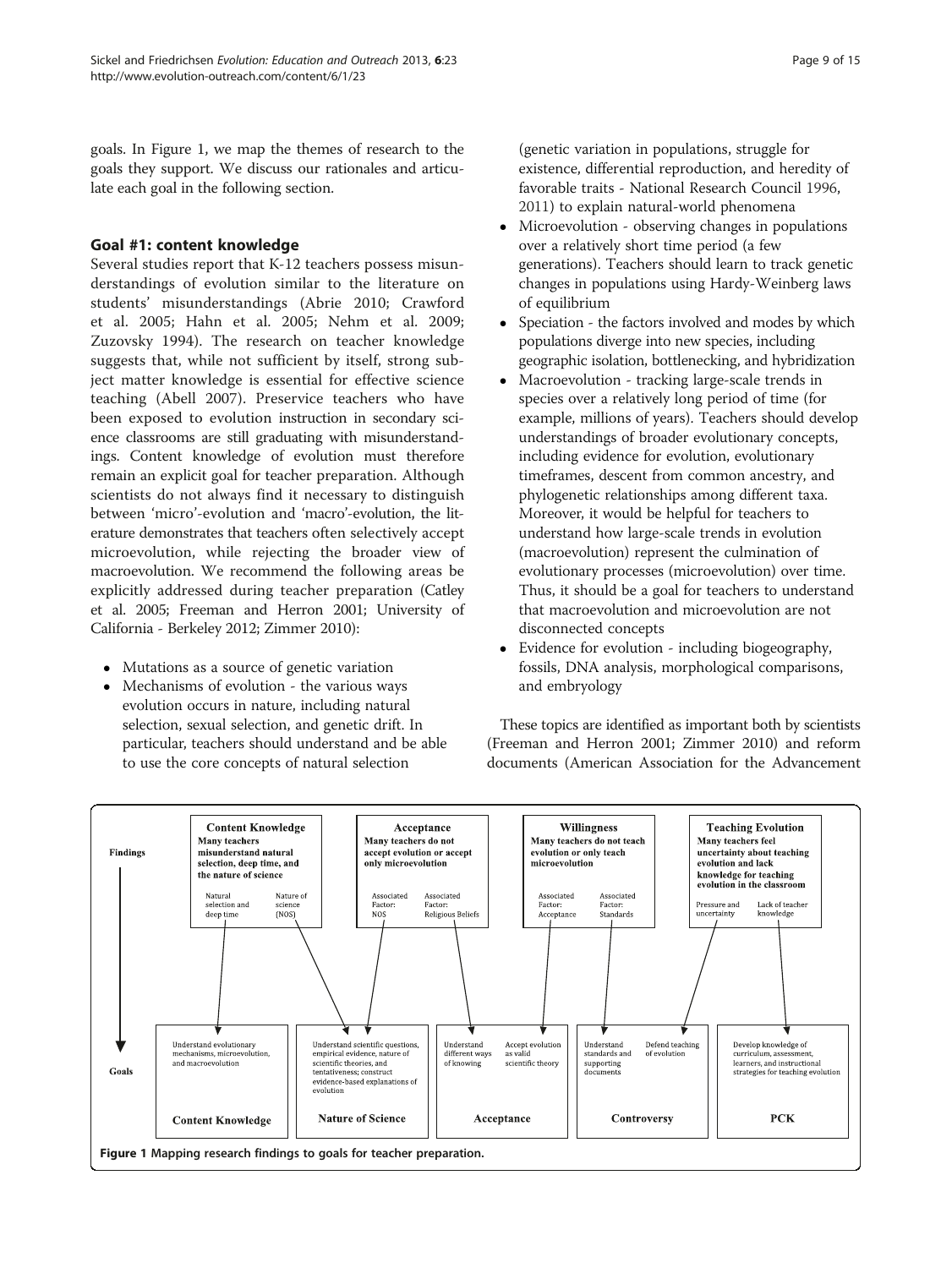of Science AAAS [1993, 2001;](#page-12-0) National Research Council [1996, 2011\)](#page-13-0). However, secondary biology teachers may learn these topics in more depth than elementary teachers, reflecting the differences in content knowledge expectations in reform documents for different age groups.

# Goal #2: nature of science

Teachers' understanding of NOS have been shown to correlate with their acceptance of evolution (Rutledge and Mitchell [2002;](#page-14-0) Rutledge and Warden [2000\)](#page-14-0), which in turn correlates to their willingness to teach evolution. Thus, during instructional units on evolution, we recommend that the following aspects of NOS be explicitly taught (Lederman et al. [2002](#page-13-0)):

- Nature of Scientific Questions Science seeks to answer questions related to describing and explaining the natural world
- Empirical Nature of Scientific Knowledge Scientific knowledge consists of descriptions and explanations derived from humans' inferences of empirical, natural-world data
- Nature of Scientific Theories Scientific theories are broad-ranging explanations of fundamental aspects of the natural world based upon multiple sources of physical evidence
- Tentativeness of Scientific Knowledge Scientific knowledge is not static, but rather changes in light of new evidence

Teaching these aspects of NOS could help teachers understand science as a way of knowing by examining the scope and limitations of science in answering certain questions. It could help teachers understand that evolutionary theory is a sturdy collection of principles rather than an untested idea waiting to become a law. In addition, teachers could come to understand that, like all scientific knowledge, evolutionary theory is subject to modification as scientists examine more evidence in the future. To ensure that knowledge of the nature of science related to evolution does not become inert, teachers would benefit from engaging in scientific practices to construct understandings of evolution. For example, preservice teachers in Crawford et al.'s [\(2005](#page-13-0)) study analyzed data collected by Peter and Rosemary Grant in the Galapagos Islands regarding a finch population (Reiser et al. [2001](#page-14-0)). The teachers constructed evidence-based explanations and presented them to the class to understand how the finch population changed over time. Having teachers construct evidence-based explanations to understand evolution and then reflecting on that process will improve their abilities to help future students engage in similar practices.

# Goal #3: acceptance

Findings from the empirical literature reveal that acceptance of evolution is an important construct for teaching evolution. At least one-third of K-12 teachers in different parts of the world proclaim that they are undecided or do not accept evolution (Abrie [2010](#page-12-0); Kose [2010](#page-13-0); Rutledge and Mitchell [2002\)](#page-14-0), and acceptance is the construct most consistently associated with willingness to teach evolution and instructional time in the classroom (Berkman et al. [2008](#page-13-0); Rutledge and Mitchell [2002;](#page-14-0) Trani [2004\)](#page-14-0). Thus, teacher education programs must address this problem.

The factor most widely reported as negatively correlated with acceptance is teachers' religious beliefs (Abrie [2010;](#page-12-0) Losh and Nzekwe [2011a, b;](#page-13-0) Trani [2004\)](#page-14-0). In particular, teachers who possess an exclusivist view in which there is only one way of knowing the world are likely to reject evolutionary theory (Levesque and Guillaume [2010](#page-13-0); Losh and Nzekwe [2011b\)](#page-13-0). Nehm et al. ([2009](#page-14-0)) point out, 'there is little agreement about whether knowledge and belief change are legitimate goals of evolution education' (p. 1141). While we certainly invite teachers to accept the abundance of data and interpretations that support evolutionary theory as we do, we also concur with other science educators who argue that personal acceptance or belief in evolution should not be the primary goal for teaching evolution to students (National Academy of Sciences [1998;](#page-13-0) Smith and Siegel [2004](#page-14-0); Southerland [2000](#page-14-0)). However, we argue that developing acceptance of evolution as a valid scientific theory is an appropriate goal for future K-12 science teachers. In several studies, teachers selfreported that they accepted evolution as valid within the scientific community (Aguillard [1999](#page-12-0); Moore and Kraemer [2005;](#page-13-0) Rutledge and Warden [2000](#page-14-0)). Teacher educators and scientists could help teachers further articulate this distinction between accepting evolution as valid within science versus personally accepting evolution. In particular, teachers must have opportunities to understand basic assumptions of different ways of knowing, such as religion and science (Evans et al. [2011\)](#page-13-0). Religions typically rely upon a combination of tenets from holy books and belief in supernatural entities to make claims, whereas science relies upon interpretations of physical evidence to construct explanations of the natural world. In a study by Winslow et al. ([2011\)](#page-14-0), Christian college students with biology-related majors were eventually able to reconcile these different ways of knowing, and therefore could accept evolution as a valid scientific theory.

Research indicates that students and teachers need to be able to discuss evolution in a way that does not immediately threaten their religious beliefs (Scharmann [1990](#page-14-0), Southerland and Sinatra [2003](#page-14-0)). For teachers who claim to be creationists, it may be helpful for them to read about the different creationist viewpoints. For example, while conflict exists between young Earth creationism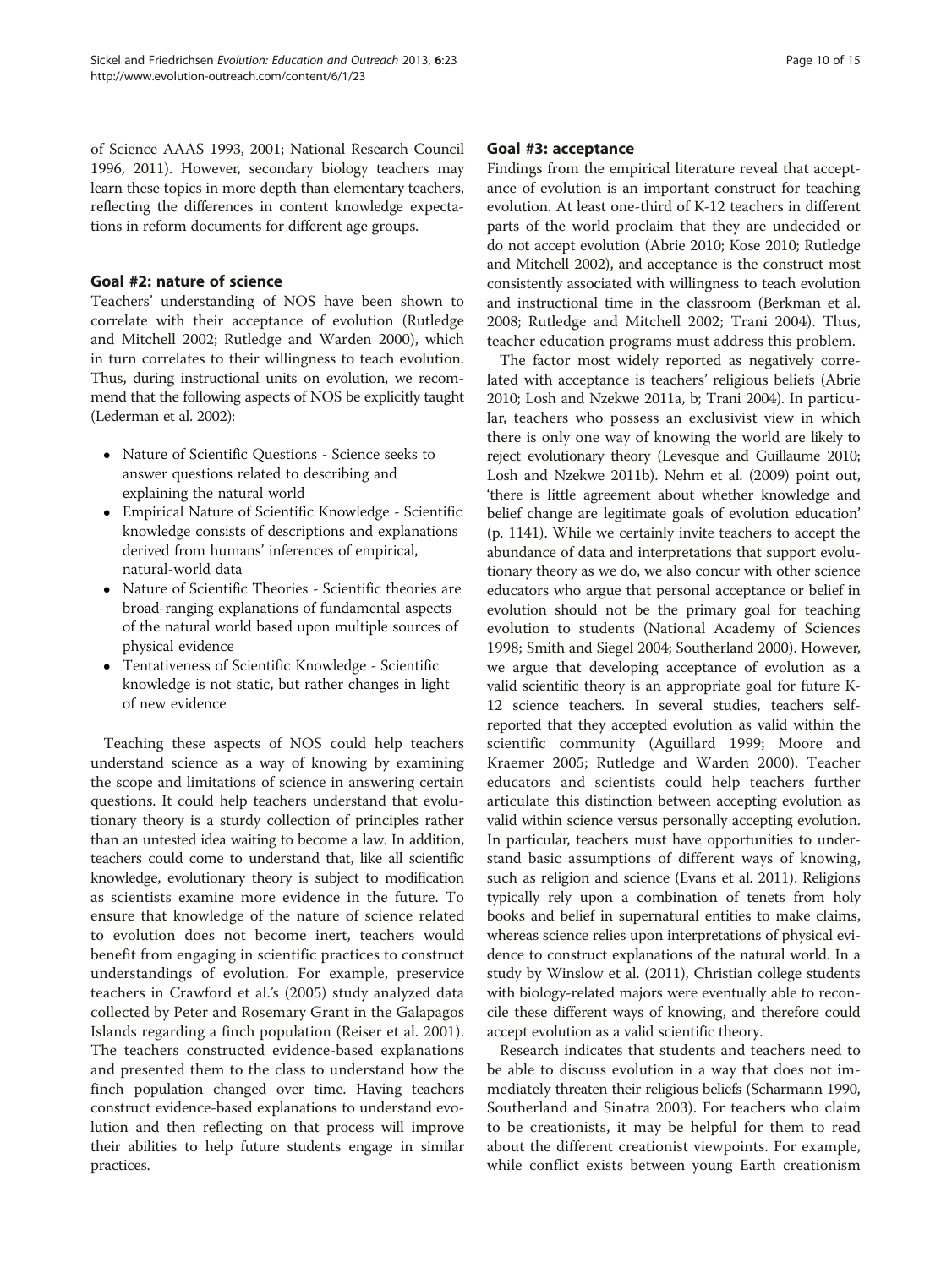and evolution due to a literal interpretation of the book of Genesis, many people find compatibility between theistic creationism and evolution in which a supernatural entity does not directly interfere with the laws of nature (Scott [1997](#page-14-0)). Upon reflection, some teachers may recognize that their religious beliefs do not interfere with accepting evolution to the extent they originally had anticipated. The work of Scharmann et al. ([2005\)](#page-14-0) and Smith and Scharmann ([2008\)](#page-14-0) demonstrate that asking teachers to place evolution and other ways of knowing on a 'scientific to less scientific' continuum after targeted instructional units on knowledge claims can help teachers view evolution as scientifically valid. Hermann [\(2008\)](#page-13-0) refers to such approaches as procedural neutrality, in which teachers are allowed to explore their beliefs and never asked to ascribe to an 'either/or' mentality in which they have to choose between accepting evolution and adhering to religious beliefs. We recommend this approach, with the goal that teachers learn to consider different epistemologies, yet develop acceptance that evolution is valid within the methodologies of science.

# Goal #4: handling the controversy

While there is little controversy surrounding evolution within the scientific community, it very much persists in the educational arena. Teachers report pressure from various people not to teach evolution or incorporate versions of creationism into their instruction (Moore and Kraemer [2005;](#page-13-0) Schulteis [2010](#page-14-0); Veal and Kubasko [2003\)](#page-14-0). Thus, teachers need to develop knowledge of and strategies for speaking with people who are opposed to evolution education. We recommend that teachers become aware of the following supports for teaching evolution:

- State and national standards For teachers in states and/or countries in which there are specific evolution standards, it can provide an important source of justification for teaching evolution (Donnelly and Boone [2007;](#page-13-0) Dotger et al. [2010](#page-13-0))
- Supporting documents Teachers should become aware of other supporting documents such as position statements from professional organizations (for example, National Association of Biology Teachers and National Science Teachers Association), which provide strong rationales for teaching evolution

In addition to these support mechanisms, teacher educators can draw upon the literature on conflict resolution to help teachers think about dealing with upset parents, administrators, or community patrons. For example, when confronting someone who is upset or angry, it is important to maintain eye contact, keep a low tone of voice, clarify the person's concerns, and provide justifications in a confident manner (Brunner and Lewis [2007](#page-13-0); Wellington [1999](#page-14-0)). It would be helpful for teachers to engage in role-plays of simulated parent-teacher conferences and other potential interactions in which they practice defending the teaching of evolution using these strategies (Dotger et al. [2010\)](#page-13-0).

# Goal #5: pedagogical content knowledge

A few studies indicate that teachers lack knowledge for teaching evolution (Marcelos and Nagem [2011](#page-13-0); van Dijk [2009](#page-14-0)). The most neglected area of teacher preparation is PCK, as we found no examples in which PCK was an explicit goal for preparing teachers to teach evolution. Even if teachers develop robust understandings of evolution and accept it as scientifically valid, research suggests it will not be sufficient for making it comprehensible for students (Abell [2007](#page-12-0)). Based upon Magnusson et al. [\(1999](#page-13-0)) model of PCK, teachers should develop knowledge for teaching evolution in the following categories:

- Knowledge of Curriculum includes knowledge of the content goals to be addressed at particular grade levels, as well as the K-12 vertical alignment of evolution goals and ways in which evolution connects to other topics in the horizontal curriculum. Teachers will need to become familiar with the local, state, or national standards that guide the curriculum. It would be helpful for teachers to understand how the standards develop through the K-12 vertical curriculum. For example, in the framework for the recently proposed Next Generation Science Standards in the U.S. (National Research Council [2011](#page-14-0)), students are expected to understand that some organisms are better suited to their environments than others by the end of grade 5. Students then become introduced to the concept of natural selection by the end of grade 8. Despite the fundamental nature of evolution to the discipline of biology (Zimmer [2010\)](#page-14-0), many teachers do not report viewing or teaching evolution as a unifying theme (Berkman et al. [2008](#page-13-0); Weld and McNew [1999](#page-14-0)). Therefore, we also recommend an increased focus on helping teachers understand and be able to articulate how evolutionary theory explains, incorporates, or connects to other topics across the horizontal curriculum
- Knowledge of Assessment includes knowledge of assessments specifically designed to reveal students' conceptions of evolution. For example, Anderson and Fisher [\(2002\)](#page-12-0) developed many concept cartoons, in which a question is asked and cartoon characters provide different responses. Aside from the correct answer, the incorrect answers are based on common student misconceptions. Another assessment is an instrument called the Conceptual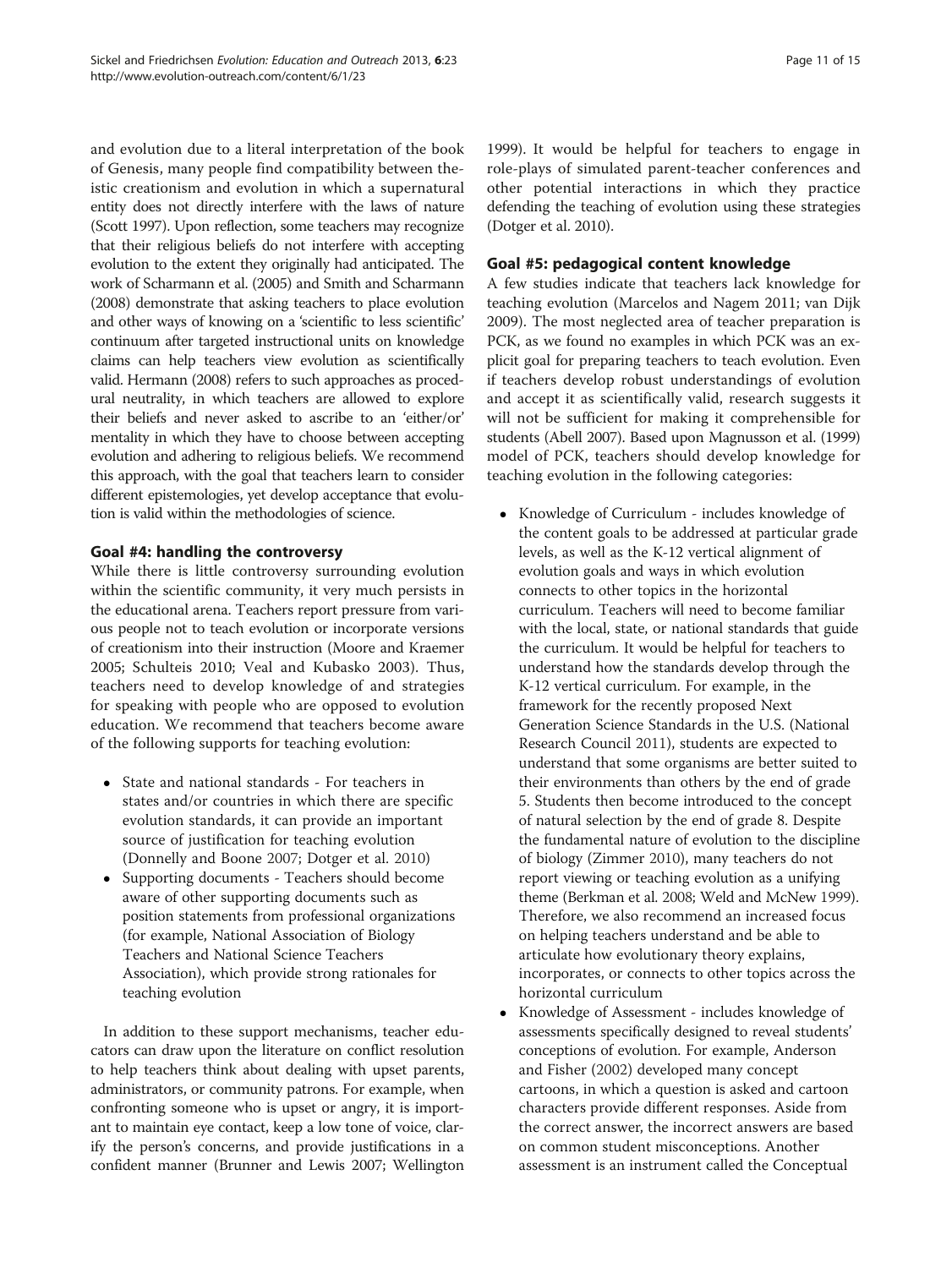Inventory of Natural Selection (CINS), developed by Anderson et al. ([2002](#page-12-0)). This instrument could be used at the beginning, middle, and end of the unit to track students' understanding and inform future instructional decisions

- Knowledge of Learners includes knowledge of student difficulties with the topic. In the case of evolution, this could involve students thinking evolution is based on the organism's need to survive (Anderson et al. [2002\)](#page-12-0), a goal-directed view of evolution (Settlage [1994\)](#page-14-0), or misunderstandings about the nature of scientific theories (Sandoval and Morrison [2003\)](#page-14-0). Thus, common misconceptions derived from the research literature should be explored when preparing teachers to teach evolution
- Knowledge of Instructional Strategies includes knowledge of specific resources and strategies for teaching evolution. The practitioner literature is replete with interactive activities to teach evolution, including class simulations in which students act as predators and 'hunt' organisms over multiple generations (Sickel and Friedrichsen [2012;](#page-14-0) National Academy of Sciences [1998;](#page-13-0) Tieman and Haxer [2007](#page-14-0)), analyze data from finch populations in the Galapagos Islands (DeFina [2002\)](#page-13-0), track changes in populations using mathematical models (Winterer [2001](#page-14-0)), and use phylogenetic analysis to determine the relatedness of different groups of animals (Franklin [2010\)](#page-13-0). Wei et al. ([2012\)](#page-14-0) discuss the multiple websites available that specifically target evolution instruction, including the Understanding Evolution website (University of California - Berkeley [2012\)](#page-14-0), and the National Institute of Health (National Institute of Health [2012](#page-13-0)). Moreover, the Public Broadcasting System website has videos of experienced teachers teaching evolution that can be viewed for professional development (Public Broadcasting System [2012\)](#page-14-0)

We recommend that teachers not only gain access to the instructional resources mentioned above, but also use them to practice planning and teaching lessons. In doing so, teachers will begin to make connections across the knowledge bases and construct specialized, topicspecific knowledge for teaching evolution.

# Implementing the goals in teacher preparation and professional development programs

We have presented five goals for preparing teachers to teach evolution. However, the question of how to implement these goals during teacher preparation programs remains unclear. We believe one option is the development of a course for preservice teachers specific to evolution education. Throughout our review of empirical studies on K-12 teachers, it became apparent that evolution courses have mixed results on teachers' knowledge, beliefs, and practice. Some studies have documented positive correlations between evolution coursework and willingness or advocacy for teaching evolution (Aguillard [1999](#page-12-0); Berkman and Plutzer [2011](#page-12-0)), while other studies report no significant differences (Nehm and Schonfeld [2007;](#page-13-0) Nehm et al. [2009](#page-14-0)). As several studies did not explain the nature of the evolution course, it is difficult to know the factors that explain these varied results. However, we conjecture that most evolution courses focus solely on evolution content knowledge. While content knowledge is an important goal for preparing teachers, research indicates that it has a weak association with acceptance (Nehm et al. [2009](#page-14-0); Southerland and Sinatra [2003](#page-14-0)), which is an important predictor for willingness to teach evolution in the classroom (Berkman et al. [2008,](#page-13-0) Rutledge and Mitchell [2002](#page-14-0); Trani [2004\)](#page-14-0). We therefore recommend that teacher preparation programs develop an evolution education course that integrates the five goals listed above. We envision that such a course could potentially be cotaught by a biologist and science educator, and would be required for middle school and secondary biology education majors. This course would integrate content and pedagogy similar to content courses for elementary education majors (Weld and Funk [2005\)](#page-14-0).

Acknowledging that new course development and changes to course requirements in college programs are challenging, another option would be to integrate the five goals throughout science methods courses (Scharmann et al. [2005\)](#page-14-0), graduate courses (Nehm and Schonfeld [2007](#page-13-0)), or through professional development programs aimed specifically at evolution education (Schrein et al. [2009](#page-14-0)). In particular, more professional development for elementary teachers is warranted given that they are more likely to reject evolution and possess misunderstandings. We believe the five goals could be implemented during professional development programs in similar ways to the preservice course, and adapted to particular grade ranges. Drawing on the five goals and going beyond content knowledge has the potential to give K-12 teachers a solid foundation for feeling more confident in teaching evolution as well as the practical knowledge to teach it effectively.

# Directions for future research

Our review of the empirical literature on K-12 teachers and evolution education resulted in several questions for future research, primarily in the areas of teacher acceptance and PCK for teaching evolution. Regarding acceptance, research has indicated that understanding of evolution and acceptance of evolution are weakly associated, if at all (Southerland and Sinatra [2003](#page-14-0); Nehm et al. [2009](#page-14-0)). However, Nadelson and Southerland ([2010\)](#page-13-0) conducted a study in which they specifically targeted biology students'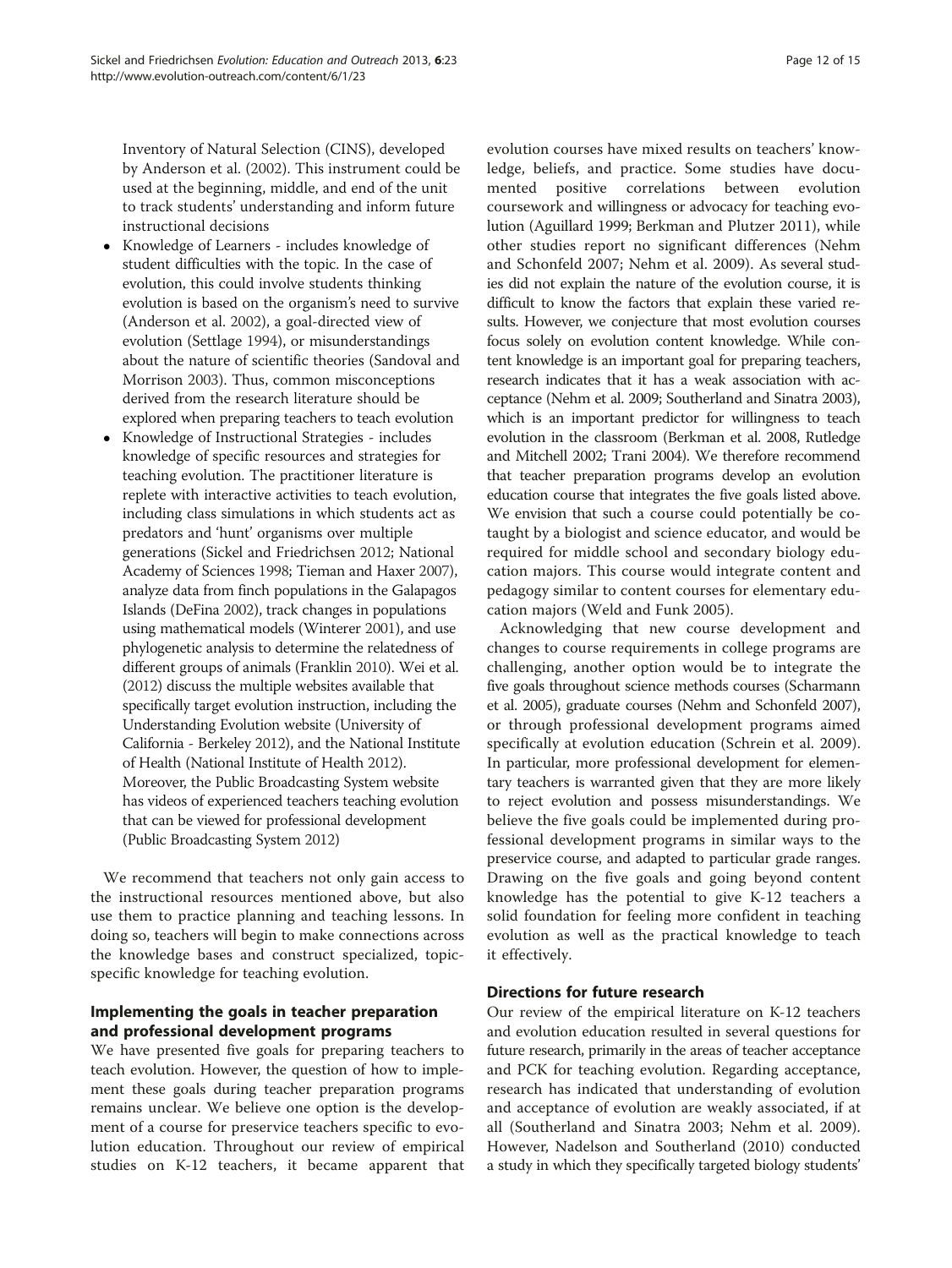<span id="page-12-0"></span>understanding of macroevolution, and found a correlation between understanding and acceptance. Since measures of acceptance tend to focus on macroevolution ideas (descent from common ancestry, deep time), this finding is logical, and supports an increased focus on understanding macroevolution in teacher preparation. Continued research in this area, both with students and teachers, would be helpful. In addition, a potential problem with using measures of acceptance such as the MATE (Rutledge and Warden [1999\)](#page-14-0) is that they include both items about personal understandings of evolution ('the age of the Earth is less than 20,000 years') as well as items about acceptance of evolution as valid within the scientific community ('evolution is a scientifically valid theory'). Therefore, the total MATE score combines these two constructs. We argue that acceptance of evolution as valid within the scientific community should be the primary goal in evolution education, and therefore it needs to be isolated when studying teacher acceptance. Specifically, does acceptance of evolution as a valid scientific theory correlate to increased instructional time for evolution in the curriculum and/or willingness to teach macroevolution in addition to microevolution? Answering this question will provide important implications for preparing teachers to teach evolution.

The second area that needs to be further researched is teachers' PCK for teaching evolution. Even if teachers understand, accept, and are willing to teach evolution, we know very little about how they teach evolution in the classroom. There are many questions to be investigated in this area. What is the nature of beginning teachers' PCK? How does an evolution course with the five goals we present in this paper influence teachers' PCK, if at all? How does teachers' PCK and practice of teaching evolution improve student understanding? Analyzing the nature of teachers' PCK in the classroom will require more indepth case studies with multiple data sources, including classroom observations, interviews, and artifacts such as lesson materials, teacher reflections, and student work. Studies such as these will provide more specific indicators for how teacher knowledge is developing, what facilitates or constrains that development, and the extent to which teachers are helping students understand evolution.

#### Conclusions

In this paper, we synthesized the empirical findings on K-12 teachers regarding evolution education. We then used the findings to develop five goals for preparing teachers to teach evolution: (1) develop content knowledge of evolution; (2) develop understandings of the nature of science related to evolution; (3) develop acceptance of evolution as valid within science; (4) develop knowledge of and strategies for handling the public controversy; and (5) develop pedagogical content knowledge for teaching evolution. We recommended that the five goals become integrated in evolution courses during preservice teacher preparation programs and inservice teacher professional development initiatives. Last, we recommended directions for future research, including studies that examine the implementation of the five goals and their influence on teacher development and ultimately student learning. We are hopeful that articulating current findings, goals for teacher preparation based upon those findings, and future research avenues can serve as a starting point for improving teacher preparation, which in turn will improve students' understandings of evolution.

#### Additional file

[Additional file 1: Appendix A.](http://www.biomedcentral.com/content/supplementary/1936-6434-6-23-S1.pdf) Summary of 52 articles included in the review.

#### Competing interests

The authors declare that they have no competing interests.

#### Authors' contributions

AJS conducted the literature review and summarized the 52 articles. AJS and PF identified the themes of research, and developed the goals for teacher preparation and directions for future research. Both authors read and approved the final manuscript.

#### Acknowledgements

This material is based upon work supported by the National Science Foundation Teacher Professional Continuum (TPC) program under Grant 0202847 and the Transforming Undergraduate Education in Science (TUES) program under Grant 1140462. Any opinions, findings, and conclusions or recommendations expressed in this material are those of the author(s) and do not necessarily reflect the views of the National Science Foundation.

#### Author details

<sup>1</sup>Department of Teacher Education, Ohio University, 250 McCracken Hall Athens, OH 45701, USA. <sup>2</sup>MU Science Education Center, University of Missouri, 321E Townsend Hall, Columbia, MO 65211, USA.

#### Received: 21 February 2013 Accepted: 28 May 2013 Published: 5 July 2013

#### References

- Abell, SK (2007). Research on science teacher knowledge. In SK Abell & NG Lederman (Eds.), Handbook of research on science education (pp. 1105–1149). New York: Routledge.
- Abrie, AL (2010). Student teachers' attitudes toward and willingness to teach evolution in a changing South African environment. Journal of Biological Education, 44(3), 102–107.
- Aguillard, D (1999). Evolution education in Louisiana public schools: a decade following Edwards v Aguillard. The American Biology Teacher, 61(3), 182–188.
- American Association for the Advancement of Science (AAAS). (1993). Benchmarks for science literacy. New York: Oxford University Press.
- American Association for the Advancement of Science (AAAS). (2001). Atlas of Science Literacy. Washington, DC: Kessler Design Group.
- Anderson, D & Fisher, K (2002). Concept cartoons about evolution. [http://www.](http://www.tncurriculumcenter.org/resource/3205/go) [tncurriculumcenter.org/resource/3205/go.](http://www.tncurriculumcenter.org/resource/3205/go) Accessed 1 March 2012.
- Anderson, DL, Fisher, KM, & Norman, GJ (2002). Development and evaluation of the conceptual inventory of natural selection. Journal of Research in Science Teaching, 39(10), 952–978.
- Arnold, FH (2008). The race for new biofuels. Engineering and Science, 71(2), 12–19.
- Asghar, A, Wiles, JR, & Alters, B (2007). Canadian pre-service elementary teachers' conceptions of biological evolution and evolution education. McGill Journal of Education, 42(2), 189–209.
- Berkman, MB, & Plutzer, E (2011). Defending evolution in the courtroom, but not in the classroom. Science, 331, 404–405.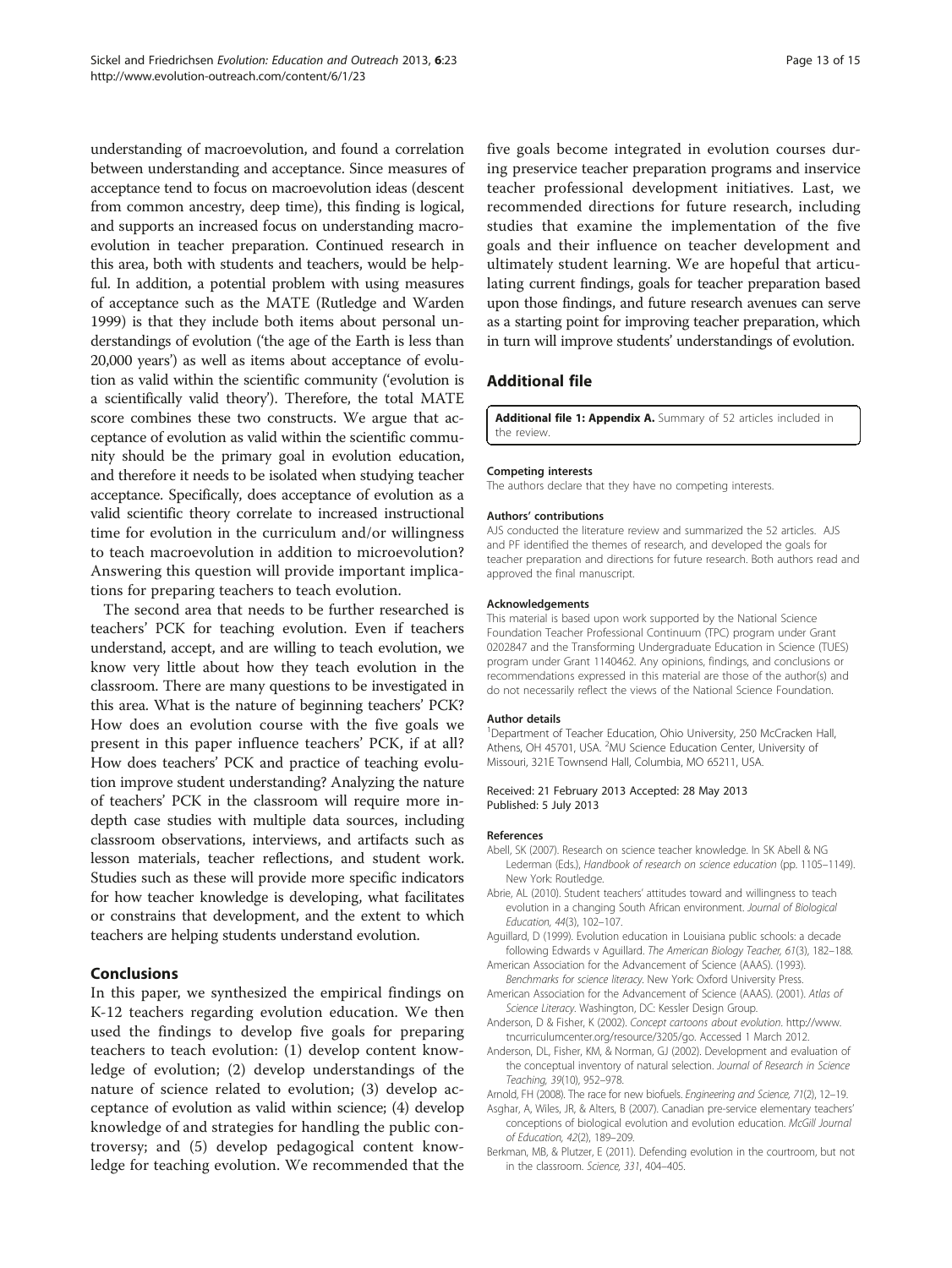<span id="page-13-0"></span>Berkman, MB, Pacheco, JS, & Plutzer, E (2008). Evolution and creationism in America's classrooms: a national portrait. PLoS Biology, 6(5), 920–924.

- BouJaoude, S, Asghar, A, Wiles, JR, Jaber, L, Sarieddine, D, & Alters, B. (2011). Biology professors' and teachers' positions regarding biological evolution and evolution education in a Middle Eastern society. International Journal of Science Education, 33(7), 979–1000.
- Brunner, J, & Lewis, D (2007). De-escalating an angry conversation. Principal Leadership, 7(7), 62–63.
- Catley, KM, & Novick, LR (2009). Digging deep: exploring college students' knowledge of macroevolutionary time. Journal of Research in Science Teaching, 46(3), 311–332.
- Catley, K, Lehrer, R, & Reiser, B (2005). Tracing a prospective learning progression for 1273 developing understanding of evolution. Paper commissioned by the National 1274 Academies Committee for Test Design on K-12 Science Achievement. Washington, DC National Academy of Sciences.
- Cleaves, A, & Toplis, R. (2007). In the shadow of intelligent design: the teaching of evolution. Journal of Biological Education, 42(1), 30–35.
- Crawford, BA, Zembal-Saul, C, Munford, D, & Friedrichsen, P. (2005). Confronting prospective teachers' ideas of evolution and scientific inquiry using technology and inquiry-based tasks. Journal of Research in Science Teaching, 42(6), 613–637.
- Dagher, ZR, & Boujaoude, S (2005). Students' perceptions of the nature of evolutionary theory. Science Education, 89(3), 378–391.
- DeFina, AV (2002). Investigating island evolution: a Galapagos-based lesson using the 5E instructional model. The American Biology Teacher, 69(2), 29–33.
- Deniz, H, Donnelly, LA, & Yilmaz, I. (2008). Exploring factors related to acceptance of evolutionary theory among Turkish preservice biology teachers: toward a more informative conceptual ecology for biological evolution. Journal of Research in Science Teaching, 45(4), 420–433.
- Dodick, J, Dayan, A, & Orion, N. (2010). Philosophical approaches of religious Jewish science teachers toward the teaching of "controversial" topics in science. International Journal of Science Education, 32(11), 1521–1548.
- Donnelly, LA, & Boone, WJ. (2007). Biology teachers' attitudes toward and use of Indiana's evolution standards. Journal of Research in Science Teaching, 44(2), 236–257.
- Dotger, S, Dotger, BH, & Tillotson, J. (2010). Examining how preservice science teachers navigate simulated parent-teacher conversations on evolution and intelligent design. Science Education, 94(3), 552–570.
- Evans, EM (2008). Conceptual change and evolutionary biology: A developmental analysis. In S Vosniadou (Ed.), International handbook of research on conceptual change (pp. 263–294). New York: Routledge.
- Evans, EM, Legare, C, & Rosengren, K (2011). Engaging multiple epistemologies: Implications for science education. In M Ferrari & R Taylor (Eds.), Epistemology and science education: Understanding the evolution vs. intelligent design controversy (pp. 111–139). New York: Routledge.
- Fowler, SR, & Meisels, GG. (2010). Florida teachers' attitudes about teaching evolution. The American Biology Teacher, 72(2), 96–99.
- Franklin, WA. (2010). Evolution & phylogenetic analysis: classroom activities for investigating molecular & morphological concepts. The American Biology Teacher, 72(2), 114–121.
- Freeman, S, & Herron, JC (2001). Evolutionary analysis (2nd ed.). Upper Saddle River, NJ: Prentice Hall.
- Goldhaber, D, & Anthony, E. (2003). Teacher quality and student achievement. New York, NY: ERIC Clearinghouse on Urban Education.
- Goldston, MJ, & Kyzer, P. (2009). Teaching evolution: narratives with a view from three southern biology teachers in the USA. Journal of Research in Science Teaching, 46(7), 762–790.
- Good, RG, Trowbridge, JE, Demastes, SS, Wandersee, JH, Hafner, MS, & Cummins, CL (Eds.) (1992). Proceedings of the 1992 evolution education research conference. Baton Rouge, LA: Louisiana State University.
- Greene, ED, Jr. (1990). The logic of university students' misunderstanding of natural selection. Journal of Research in Science Teaching, 27(9), 875–885.
- Griffith, JA, & Brem, SK. (2004). Teaching evolutionary biology: pressures, stress, and coping. Journal of Research in Science Teaching, 41(8), 791–809.
- Hahn, D, Brem, SK, & Semken, S. (2005). Exploring the social, moral, and temporal qualities of pre-service teachers' narratives of evolution. Journal of Geoscience Education, 53(4), 456–461.
- Hatch, JA (2002). Doing qualitative research in education settings. Albany: State University of New York.
- Hermann, RS. (2008). Evolution as a controversial issue: A review of instructional approaches. Science Education, 17(8–9), 1011–1032.
- Jackson, DF, Doster, EC, Meadows, L, & Wood, T. (1995). Hearts and minds in the science classroom: the education of a confirmed evolutionist. Journal of Research in Science Teaching, 32(6), 585–611.
- Jimenez-Aleixandre, MP. (1994). Teaching evolution and natural selection: a look at textbooks and teachers. Journal of Research in Science Teaching, 31(5), 519–535.
- Kim, SY, & Nehm, RH. (2011). A cross-cultural comparison of Korean and American science teachers' views of evolution and the nature of science. International Journal of Science Education, 33(2), 197–227.
- Kose, EO. (2010). Biology students' and teachers' religious beliefs and attitudes towards theory of evolution. H. U. Journal of Education, 38, 189–200.
- Lederman, NG, Abd-El-Khalick, F, Bell, RL, & Schwartz, RS. (2002). Views of nature of science questionnaire: toward valid and meaningful assessment of learners' conceptions of nature of science. Journal of Research in Science Teaching, 39(6), 497–521.
- Lenormand, T, Bourguet, D, Guillemaud, T, & Raymond, M. (1999). Tracking the evolution of insecticide resistance in the mosquito Culex pipiens. Nature, 400, 861–864.
- Levesque, PJ, & Guillaume, AM. (2010). Teachers, evolution, and religion: no resolution in sight. Review of Religious Research, 51(4), 349–365.
- Losh, SC, & Nzekwe, B. (2011a). Creatures in the classroom: preservice teacher beliefs about fantastic beasts, magic, extraterrestrials, evolution and creationism. Science Education, 20(5–6), 473–489.
- Losh, SC, & Nzekwe, B. (2011b). The influence of education major: how diverse preservice teachers view pseudoscientific topics. Journal of Science Education and Technology, 20(5), 579–591.
- Magnusson, S, Krajcik, J, & Borko, H (1999). Nature, sources and development of pedagogical content knowledge for science teaching. In J Gess-Newsome & NG Lederman (Eds.), Examining pedagogical content knowledge (pp. 95–132). Dordrecht, The Netherlands: Kluwer Academic Publishers.
- Marcelos, MF, & Nagem, RL. (2011). Use of the "tree" analogy in evolution teaching by biology teachers. Science Education, 21(4), 507-541.
- McCrory, C, & Murphy, C. (2009). The growing visibility of creationism in Northern Ireland: are new science teachers equipped to deal with the issues? Evolution: Education & Outreach, 2(3), 372–385.
- Meadows, L, Doster, E, & Jackson, DF. (2000). Managing the conflict between evolution and religion. The American Biology Teacher, 62(2), 102–107.
- Moore, R. (2004). How well do biology teachers understand the legal issues associated with the teaching of evolution? Bioscience, 54(9), 860-865.
- Moore, R. (2007). The differing perceptions of teachers & students regarding teachers' emphasis on evolution in high school biology classrooms. The American Biology Teacher, 69(5), 268–271.
- Moore, R, & Kraemer, K. (2005). The teaching of evolution and creationism in Minnesota. The American Biology Teacher, 67(8), 457–466.
- Moore, R, Mitchell, G, Bally, R, Inglis, M, Day, J, & Jacobs, D. (2002). Undergraduates' understanding of evolution: ascriptions of agency a problem for student learning. Journal of Biological Education, 36(2), 65–71.
- Moore, R, Brooks, CD, & Cotner, S. (2011). The relation of high school biology courses & students' religious beliefs to college students' knowledge of evolution. The American Biology Teacher, 73(4), 222–226.
- Nadelson, LS. (2009). Preservice teacher understanding and vision of how to teach biological evolution. Evolution: Education & Outreach, 2(3), 490–504.
- Nadelson, LS, & Southerland, SA. (2010). Development and preliminary evaluation of the measure of understanding of macroevolution: introducing the MUM. The Journal of Experimental Education, 78(2), 151–190.
- National Academy of Sciences (1998). Teaching about evolution and the nature of science. Washington, DC: National Academy Press.
- National Institute of Health (2012). NIH curriculum supplement on evolution and medicine for grades 9–12.<http://science-education.nih.gov/customers.nsf>. Accessed 1 March 2012.
- National Research Council. (1996). National science education standards. Washington, DC: National Academy Press.
- National Research Council (2001). Educating teachers of science, mathematics, and technology: New practices for the new millennium. Washington, DC: National Academy Press.
- National Research Council (2011). A framework for K-12 science education: Practices, cross-cutting concepts, and core ideas. Washington, DC: National Academies Press.
- Nehm, RH, & Schonfeld, IS. (2007). Does increasing biology teacher knowledge of evolution and the nature of science lead to greater preference for the teaching of evolution in schools? Journal of Science Teacher Education, 18(5), 699–723.